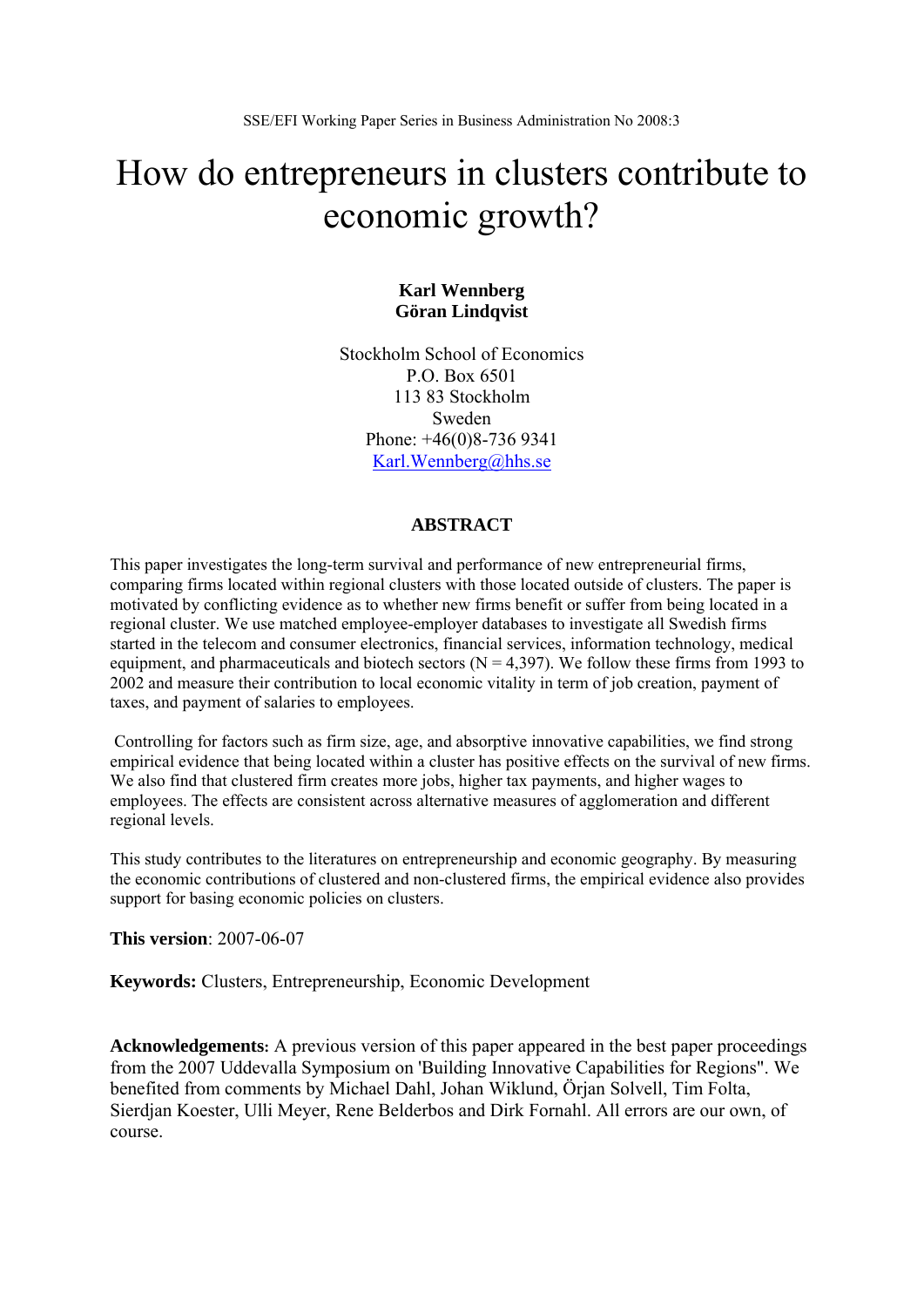# **INTRODUCTION**

The geographical agglomeration of industries has attracted much attention in the academic literature and also in economic policy debate. The effects of clusters on the performance of a regional economy have been examined in several studies. For example, Porter (2003) found that regional economic performance is strongly influenced by the strength of local clusters. However, there is less empirical research on the effects of clusters on new entrepreneurial firm. While many authors maintain that the formation and growth of new firms benefit from clusters, there is a dearth of empirical studies actually comparing the development of new firms located within a regional cluster with those located outside one. Among existing studies, there are inconsistent findings as to whether clusters benefit entrepreneurial firms or not.

In this paper we investigate the long-term development of new entrepreneurial firms comparing the impact of different degrees of clustering. We seek to establish their contribution to the local economy by measuring job creation, payment of taxes, and payment of salaries to employees. The uniqueness of this study is that we measure these outcomes at the level of the individual firm and not as regional aggregates.

Our study is based on data for 4,397 firms started between 1993 and 2002, from a combined employee-employer database compiled by Statistics Sweden. This includes every employee in every firm started in Sweden in 23 industries (5-digit SIC-equivalent industry codes) representing the following five sectors: telecom and consumer electronics, financial services, information technology, medical equipment, and pharmaceuticals and biotech industries. We follow these firms from their formation until 2002 or until disbandment. To validate our findings we employ multiple agglomeration measures derived from theoretical considerations, using both absolute counts of employees and plants per region, as well as relative quotients for employees and plants per region. We also test or models on three different geographic levels: labor market areas, counties, and NUTS-2 regions.

Controlling for factors such as firm size, age, and absorptive innovative capabilities, we use piecewise exponential hazard models to assess firm survival, and pooled time-series regression models to assess firms' impact on economic growth. We find strong empirical evidence that being located within a cluster has a strong positive effect on the survival of new firms. We also find that being located in a cluster enhance firms ability to create jobs, pay taxes, and pay higher wages paid to their employees.

Our study provides theoretical contributions to the discussion of agglomeration in entrepreneurship and economic geography research. To our knowledge, our study is the first to actually *measure* the economic contribution of clustered and non-clustered new firms. Since we study the development of a whole population of firms in 23 different industries representing five large industry clusters, the external validity of our empirical results are is substantial. The study also offers policy implications for those seeking to stimulate regional economic growth though clusters or regional innovation systems. Specifically, policies for entrepreneurship or cluster initiatives should take into account that important differences in development between new firms located in clustered and non-clustered regions.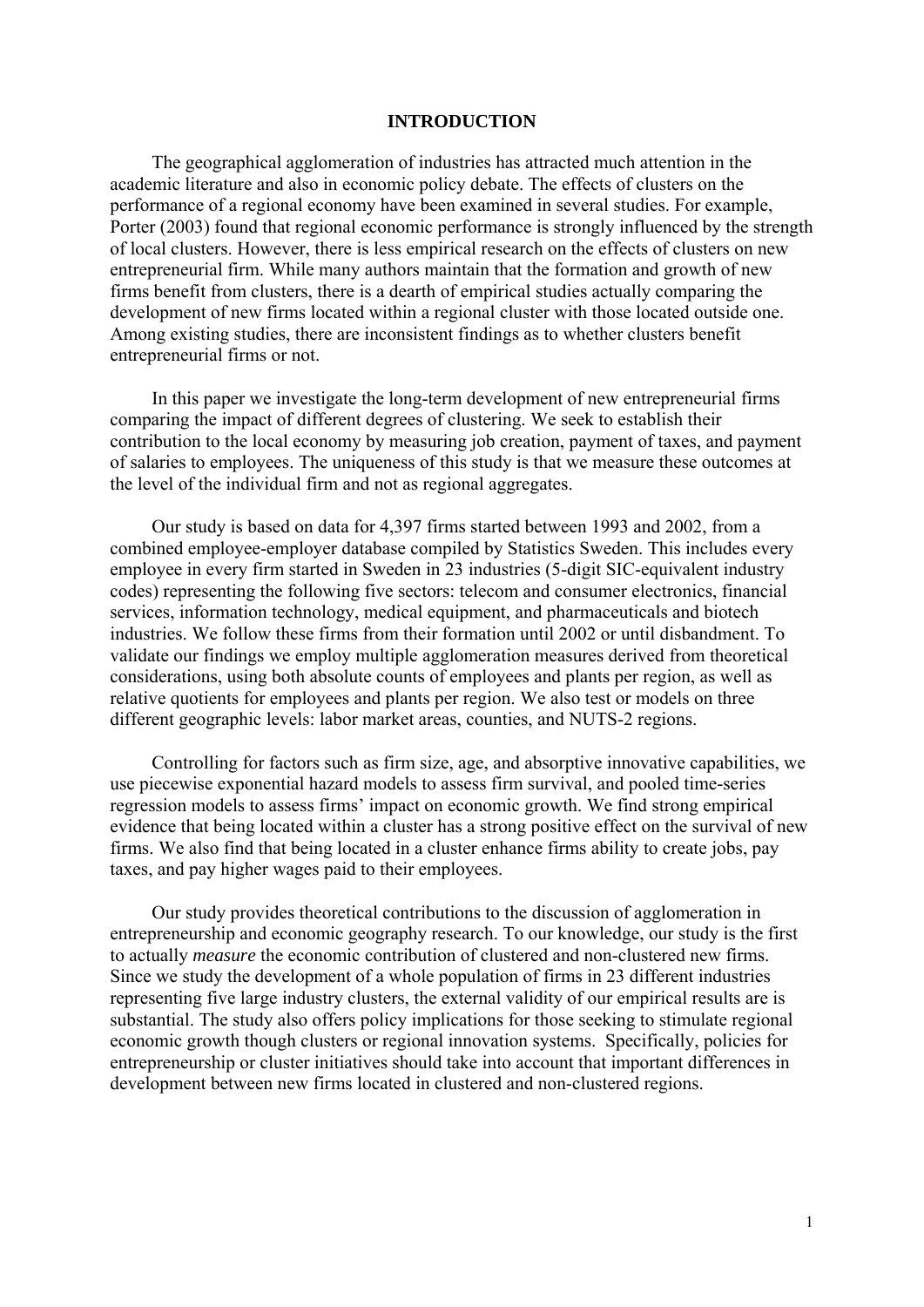# **AGGLOMERATION AND LOCAL ECONOMIC VITALITY**

Industrial agglomeration has been a topic in economic theory for more than a century, and over time a range of theories have been put forward suggesting effects that could explain the existence of industrial agglomerations. The choice of methods and measures to use when studying agglomerations empirically depends on which of all these effects one wishes to capture. In broad terms, the suggested effects can be categorized as related to either of three theoretical areas: *transportation costs*, *economic externalities, and socio-cognitive effects.* 

The first group of theories suggests that industries locate in relation to resources in order to minimize transportation costs. von Tühnen (1826) explained the distribution of different types of agricultural production around a town center with transportation costs to the buyer and Weber (1928) the location of industrial production units with the transportation costs from suppliers. With improving logistical systems, interest in this line of theory has declined somewhat, and physical transportation costs fall outside the scope of this study.

Contemporary focus has shifted towards the second theoretical area, which we will use as the framework for this study. It suggests that industrial agglomerations occur due to *positive economic externalities*, including effects related to specialization and division of labor, demand size, transaction costs, exit barriers, rivalry and knowledge spillovers (Porter, 1990). The theories emphasize somewhat different mechanisms for the positive gains from agglomeration. A summarized list of these effects, as they are presented in the theoretical literature, is presented in Table 1.

| <b>Theoretical mechanism</b>                      | <b>Proposed effect on firm performance</b>       |
|---------------------------------------------------|--------------------------------------------------|
| Intra-industry specialization                     | Firms can achieve higher productivity through    |
| (Marshall, 1890)                                  | specialization                                   |
| Inter-industry specialization                     | Firms utilize local specialized firms in         |
| (Marshall, 1890)                                  | supporting industries                            |
| <b>Specialized labor pool</b><br>(Marshall, 1890) | Firms access local pool of specialized labor     |
| Down-stream demand<br>(Krugman, 1991)             | Firms access a larger local market               |
| <b>Vertical transaction costs</b>                 | Firms operate in a vertical niche without        |
| (Storper, 1997)                                   | detrimental transaction costs                    |
| <b>Search costs</b><br>(Stuart, 1979)             | Firms find suppliers and buyers more easily      |
| <b>Exit barriers</b><br>(Porter, 1990)            | Under-performing firms are more likely to exit   |
| <b>Rivalry</b>                                    | Firms are stimulated to higher innovativeness by |
| (Porter, 1990)                                    | local rivals                                     |
| <b>Knowledge spillovers</b>                       | Firms can more easily tap into other firm's      |
| (Marshall, 1890)                                  | knowledge                                        |

*Table 1. Agglomeration effects on performance* 

*External economies of scale and specialization* were suggested by Marshall (1890) as one main advantage to industry agglomerations. Where many firms are present they can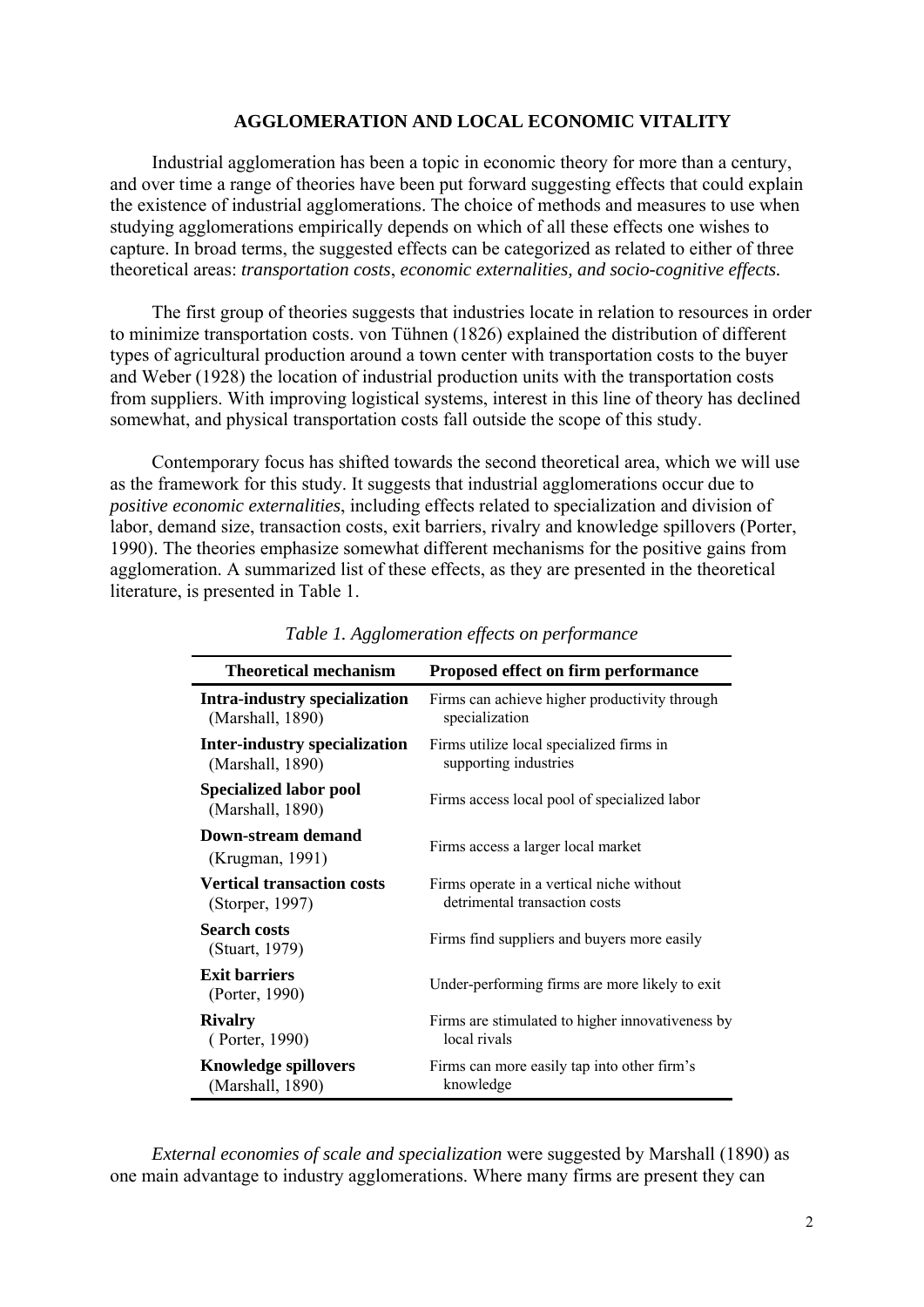achieve a higher degree of specialization and thus higher productivity. Access to a pool of specialized labor also enhances economic performance. Apart from intra-industry specialization, inter-industry specialization could also provide economic benefits. Specialized suppliers and subsidiary industries provide inputs that enhance the performance of the core industry.

*Demand-size effects* are suggested by Krugman (1991) as one source of advantage. Demand-size effects of firms in a focal industry are driven by the presence of firms in downstream industries. Local access to a large market provides an advantage.

*Transaction-cost effects* can be seen as a variation of Marshall's specialization argument (Storper, 1997; Rocha, 2004). In an industrial agglomeration, the proximity of buyers reduces the transaction costs which arise from vertical disintegration.

*Lower search costs* make it easier for entrepreneurs to find buyers, and to be found (Stuart, 1979). More agglomerated regions, ceteris paribus, offers greater communicational advantages as firms develop better knowledge of each other (Saxenian, 1985) over time and thus continuously decrease search costs over time.

*Lower exit barriers*: Porter (1990) means that under-performing entrepreneurs can more easily find alternative employment, and would be more likely to leave the industry. This leads to higher churn rates, but it also means that the average performance of the remaining firms increases.

*Increased rivalry* implies that neighboring agglomerated firms stimulate each other to reach a higher level of innovation and performance (Porter, 1990). Local competitors create a higher degree of rivalry and may lead to local struggle for "bragging rights".

*Knowledge spillover* occurs when knowledge flows between firms through social interaction. To quote Marshall: "The mysteries of the trade are […] in the air" (Marshall, 1890; Audretsch & Feldman, 1996). The argument is based on the flow of information between individuals working in the same region. While knowledge can more easily spill over across firms and workers in geographic proximity, more important is that geographic proximity facilitates the formation and transmission of social capital – thus enhancing trust and the ability to share vital information (Karlsson & Dahlberg, 2003).

The existing empirical evidence on agglomeration effects on firm performance cover several of the effects proposed in the theoretical literature. Baptista and Swann (1999) investigated 674 American and 1,339 British firms in the computer industries and found that new entrepreneurial firms were more likely to be started in clustered regions. Nicolini (2001) studied export performance in four different industry branches located in 21 local districts of Lombardia, Italy, and the effect of supporting industries. She found that export performance was partly driven by a high density of employees in firms involved in providing services for other firms. Beaudry and Swann (2001) studied 137,816 UK firms in 57 two-digit SIC industries and found that new firms grew faster in clusters, and new firms were attracted to clusters, especially in the finance, computer, motor, aerospace and communications manufacturing industries. Beaudry and Breschi (2003) examined the impact of agglomeration on patenting in firms in 65 UK counties and 95 Italian provinces. Their findings indicated that high cluster employment in a firm's own industry in itself did not contribute to patenting, but that there was a significant effect if one measured only employment in co-located firms that were themselves innovative and produced patents. Porter (2003) studied wages and patenting in all industry sectors across 172 economic areas covering the entire United States from 1990 to 2000. He found, among other things, that high regional wages and high regional patenting were related to strong clusters, measured as the share of employment in those industry groups which are were over-represented in a region. Globerman, Shapiro and Vinning (2005) studied the sales growth and survival of 204 Canadian IT firms, and found only limited location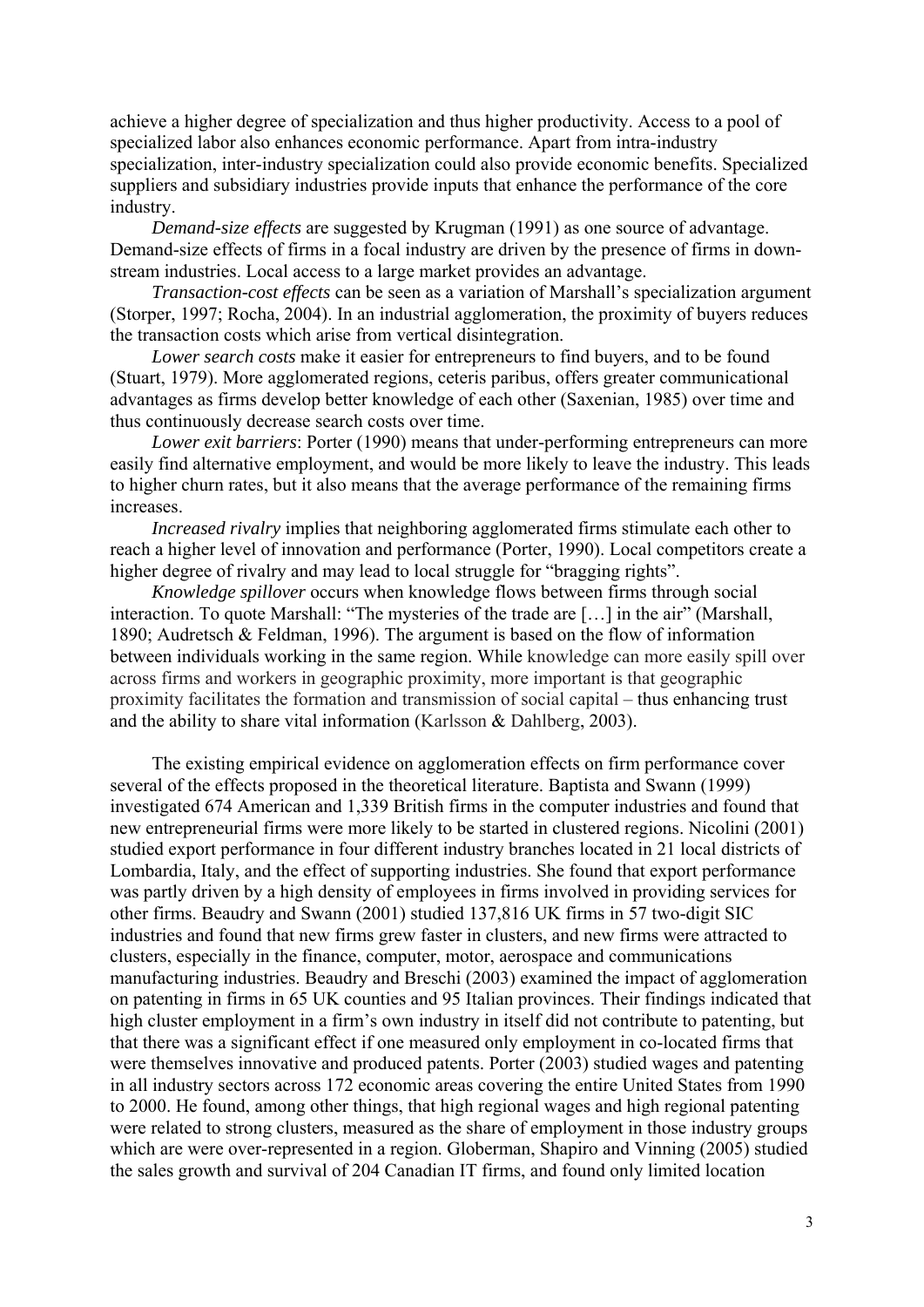effects on sales growth on the Canadian province or metropolitan levels, and no location effects on two-digit postal code level. For firm survival, location effects were found to be even weaker. However, results were inconclusive due to the limited number of firms studied.

Finally, a third theoretical area has tried to explain the existence of industrial agglomerations based on arguments from organizational sociology. Here, sociological and cognitive effects account for the presence of clusters, independently of any economic advantages. From this perspective, agglomerations arise from exaggerated expectations of success due to skewed perceptions of entrepreneurial opportunities (Sorenson & Audia, 2000; Sørensen & Sorenson, 2003). An increased level of new firm entry could thus sustain an industrial agglomeration, also in the absence of economic advantages and even in the presence of economic disadvantages. Establishing whether of not new entrepreneurial firms benefit economically from clusters is therefore of both empirical and theoretical interest.

# **DO NEW FIRMS BENEFIT FROM LOCATING IN CLUSTERS?**

The vital role of new entrepreneurial firms is often mentioned in studies of clusters and economic development (Porter, 2003). However, existing studies indicates contradicting evidence in regards to whether new entrepreneurial firms are positively affected, not affected, or even negatively affected by locating in an economic cluster. Some studies have found that clusters enhance the performance of new firms:

Stough, Haynes and Campbell (1998) investigated the economic development of the Washington D.C. greater area in the United States over several decades, and found that the founding and growth of new firms could be linked to a high concentration of a technically skilled population with engineering and business technology degrees. Rosenthal and Strange (2005) investigated all new plants in the greater New York metropolitan area in 2001 and found that specialization, measured as employment quotients in a local area, was positively related to job creation among the new firms. Pe'er & Vertinsky (2006) investigated new entrepreneurial entrants in the Canadian manufacturing sectors from 1984 to 1998 and found that clustered firms had higher survival rates than non-clustered firms.

These results are contradicted, however, by other studies suggesting that new firms are adversely affected by locating in a cluster. Sorenson & Audia (2000) studied 5,119 shoe manufacturing plants in the US between 1940 and 1989 and found that plants located in concentrated regions of shoe manufacturing failed at a higher rate than isolated plants. A comprehensive study by Dumais, Ellison  $\&$  Glaeser (2002) of all U.S. manufacturing plants sampled at five-year intervals from 1972 to 1992, found that new firms in clusters had higher survival probabilities but did not positively enhance job creation in a region. Folta, Cooper, & Baik (2006) investigated 789 U.S. biotech firms started between 1973 and 1998. They found that larger clusters had negative effects on the survival of new firms, and furthermore that larger clusters had positive effects on the firm patenting, alliance formation, and attracting private equity partners, but only up to a certain point of cluster size, from which the positive effect decreased or turned negative as clusters grew.

It is possible that the inconclusive evidence on the benefits of clusters is due to methodological diversity in how agglomerations are operationalized and measured (Rocha, 2004). Furthermore, most empirical evidence on the potential benefits of agglomeration has focused on traditional industries (Acs, Audretsch & Feldman, 1994). Entrepreneurship and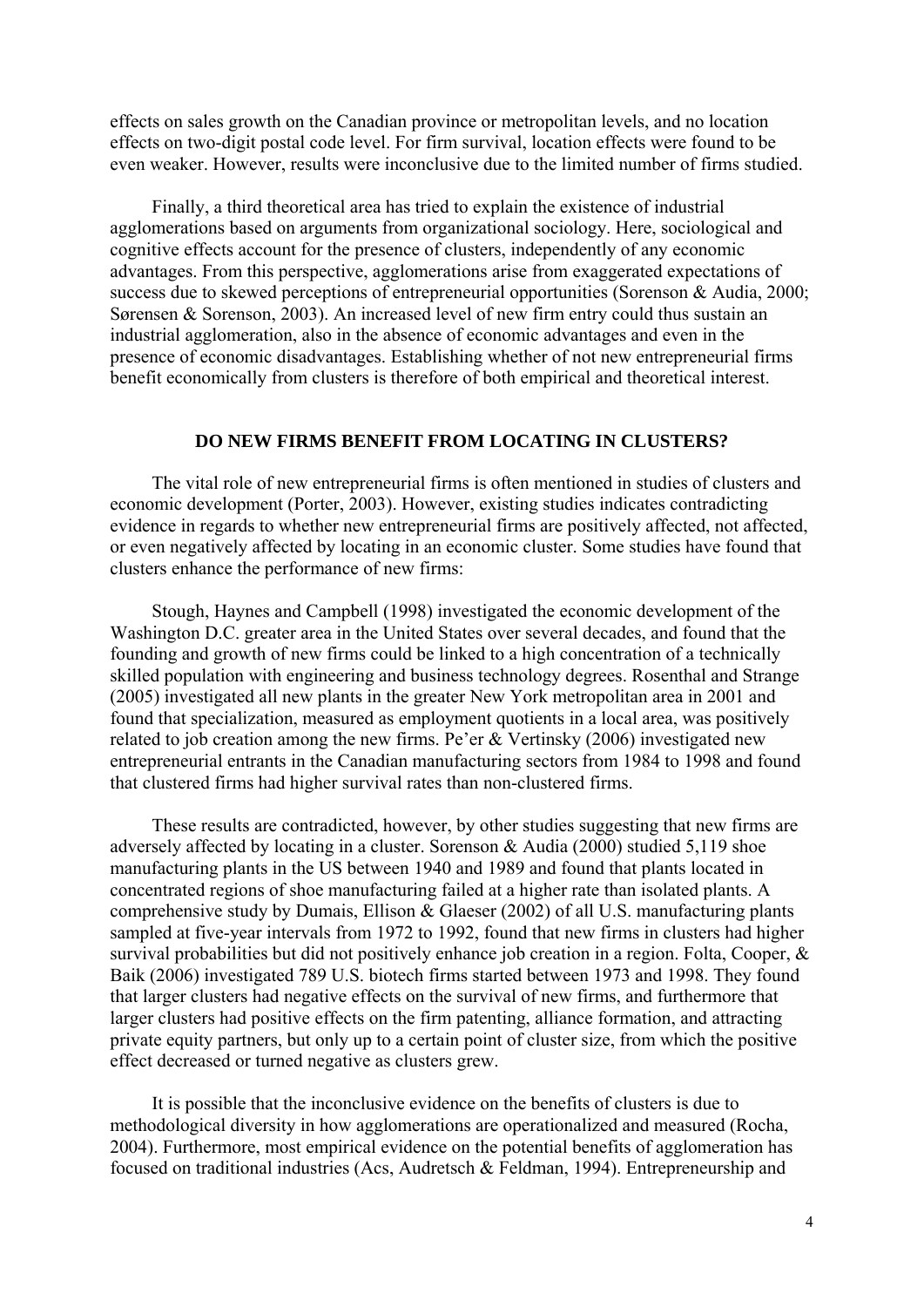innovation are frequently seen as pivotal forces in new clusters (Feldman, Francis, & Bercovitz, 2005), and knowledge intensive industries such as biotechnology are often highlighted as examples of regional clusters. For example, Porter and Stern (2003) noted that "the development and commercialization of new technologies take place disproportionately in clusters" (p. 229). We suspect new firms that enter knowledge intensive industries are highly attracted to emerging and existing clusters as a way to gain closer access to financiers, resources, and customers. In this paper we therefore focus exclusively on firms in knowledgeintensive industries. To make sense of the methodological diversity common in earlier studies, this study employs competing measures of agglomeration and we test these on three different geographic levels.

#### **METHOD**

The theoretical mechanisms summarized in Table 1 suggest multiple effects that each contributes to the economic impact of firms located in a cluster. Without highly detailed data it is difficult to distinguish one effect from the other. A study measuring firm-level effects of being located within a cluster will capture the aggregated result of all effects, it is therefore important to consider which kind of agglomeration measure is most likely to reflect the impact of each effect. In this paper we try to untangle the effects of agglomeration on firms' economic performance and contribution to local economic growth using a unique longitudinal dataset on several interrelated industries in Sweden. To validate our findings we use several competing measures of agglomeration and test these on three geographical levels.

#### *Data*

The dataset in this study was created from a combination of detailed longitudinal databases maintained by Statistics Sweden. Firm-level variables were gathered from the databases CFAR, and financial variables such as revenues and assets were collected from the Swedish tax authorities. In addition, we used a comprehensive individual-level database called LOUISE to construct variables measuring the human capital of firms by counting the number of individuals with various types of post-secondary education.

In this study we investigate all firms that were started between 1993 and 2002 in the areas of telecom and consumer electronics, financial services, information technology (IT), medical equipment, and pharmaceuticals and biotech industries. We chose these particular industries since they represent a large share of all newly started firms in Sweden. Furthermore, these industries rely on knowledge and advanced skills and technologies, which is a common attribute of many modern clusters (prior studies include Baptista & Swann, 1999 for IT clusters, Folta et al., 2006 for biotech clusters, or Pandit, Cook, & Swann, 2001 for financial services clusters). Statistics Sweden maintain data on all firms that register for commercial activities and/or file taxes in Sweden. This is therefore a population study with a total of 4,397 firms active during the period of study. We are thus able to compare firms started in agglomerated or relatively non-agglomerated regions.

A common problem in studies of new firm dynamics is the change in the identification code when a firm changes ownership, industry classification or regional affiliation (Kirchoff & Phillips, 1992). This makes on-going firms appear as terminations and later as new firms, while in reality it is the same firm. We have minimized these problems by not accepting a single identifier as the tracking criterion; instead we have tracked firms by combining data from the tax authorities with identity codes from Statistics Sweden.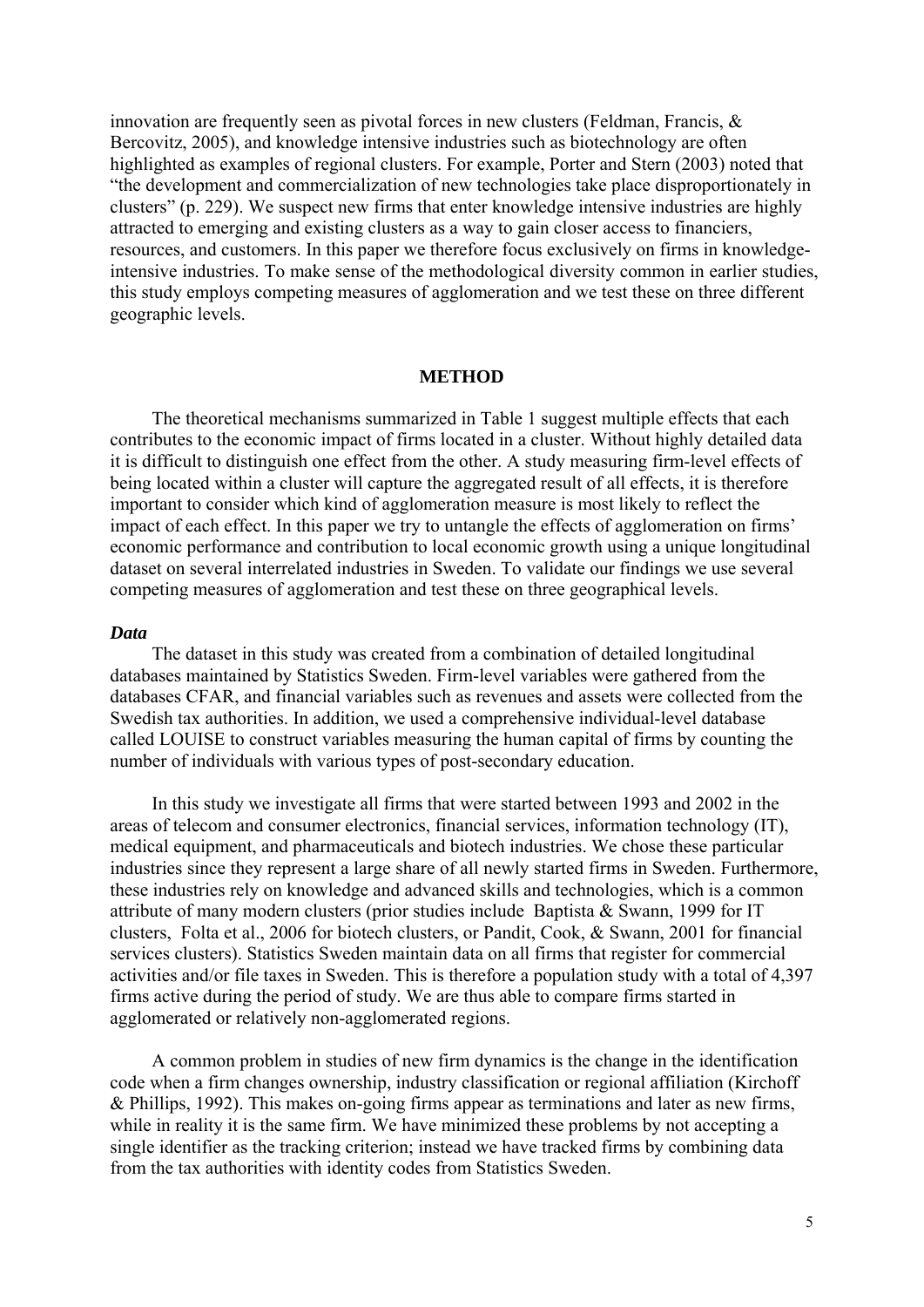#### *Measures of cluster embeddedness*

In the literature, "networks" or "clusters" are commonly used to indicate the value of industrial linkages or cooperation between certain firms, but they need to belong to the same industry. "agglomerations", on the other hand, are used to denote firms in close proximity within the same industry (Andersson, 2002). In this paper, we focus on the first type of phenomenon – clusters of industrially related firms – but for ease of aligning with the previous literature we interchangeably use the words cluster and agglomeration throughout the paper. Following Porter's (1998; 2003) argument that industries benefit from interrelated connections, "…the linkages and complementarities across industries and institutions" (Porter 1998: 79), vertically as well as horizontally, we allow multiple industries to define a cluster in order to catch the "industry range" of spillovers and externalities. This is accomplished by classifying 23 industries based on 5-digit SIC-equivalent industry code into five clusters. The methodology was adapted from Porter (2003), which in turn is based on a statistical analysis of co-location patterns of industries combined with input-output data. These cluster definitions were translated to the Swedish industry classification system. To verify the statistical logic of our classification, we also examined the correlation of employment quotients over time between the different industries composing a cluster. The full list of industries is shown in Appendix 1.

*Agglomeration measures*: Similar to earlier research we base our measure of agglomeration on employees in the selected industry (e.g. Beaudry & Swann, 2001; Glaeser et al., 1992; van Oort & Stam, 2006). Specifically, we use the number of employees belonging to one if the 23 SIC-5 equivalent industries as a measure of 'cluster embeddedness' – the relative strength of this particular cluster. Using the actual number – the count – of employees in a particular industry to measure cluster necessitates that one can control for other effects that differ between regions. In this study, we control for urbanization effects by using control variables for population density and total employment figures in all other industries.

It should be mentioned out that while total industry employment in a region offers a good indication of the *size* of a cluster, it might be poor way to identify the existence of clusters *per se*. For such purposes, location quotients, i.e. the proportion of employees or plants in a specific industry in a region relative to all employees in that region, is more suitable (Braunerhjelm & Carlsson, 1999). So while a location quotient indicates the region's industrial *specialization*, which is useful if one seeks to identify the existence of industrial clusters, counts of employees is more suitable if one, as in the current study, seeks to compare firm in clustered or less clustered regions with each other. Our five clusters are shown in *Figure 1, together with specialization as well as count of employees in the focal region.* 

Since our data allow us to choose between several different ways of measuring clusters that have been proposed in the literature, we decided to alternate our measure of clusters in the empirical tests with three other measures: (a) counts of plants (establishments) per region, (b) proportion of plants, or (c) proportion of employees in an industry relative to all plants/employees in the region. We measure plants instead of firms since the latter approach would bias our measure towards headquarter-rich regions, notably large metropolitan areas.

*The geographical regions* cover the whole nation of Sweden. We base or analysis on labor market areas to establish a relevant "geographical reach" of agglomeration effects. Labor market areas are statistically defined regions used primarily by authorities, geographers, labor economists and transport economists to investigate regional flows of goods, workers,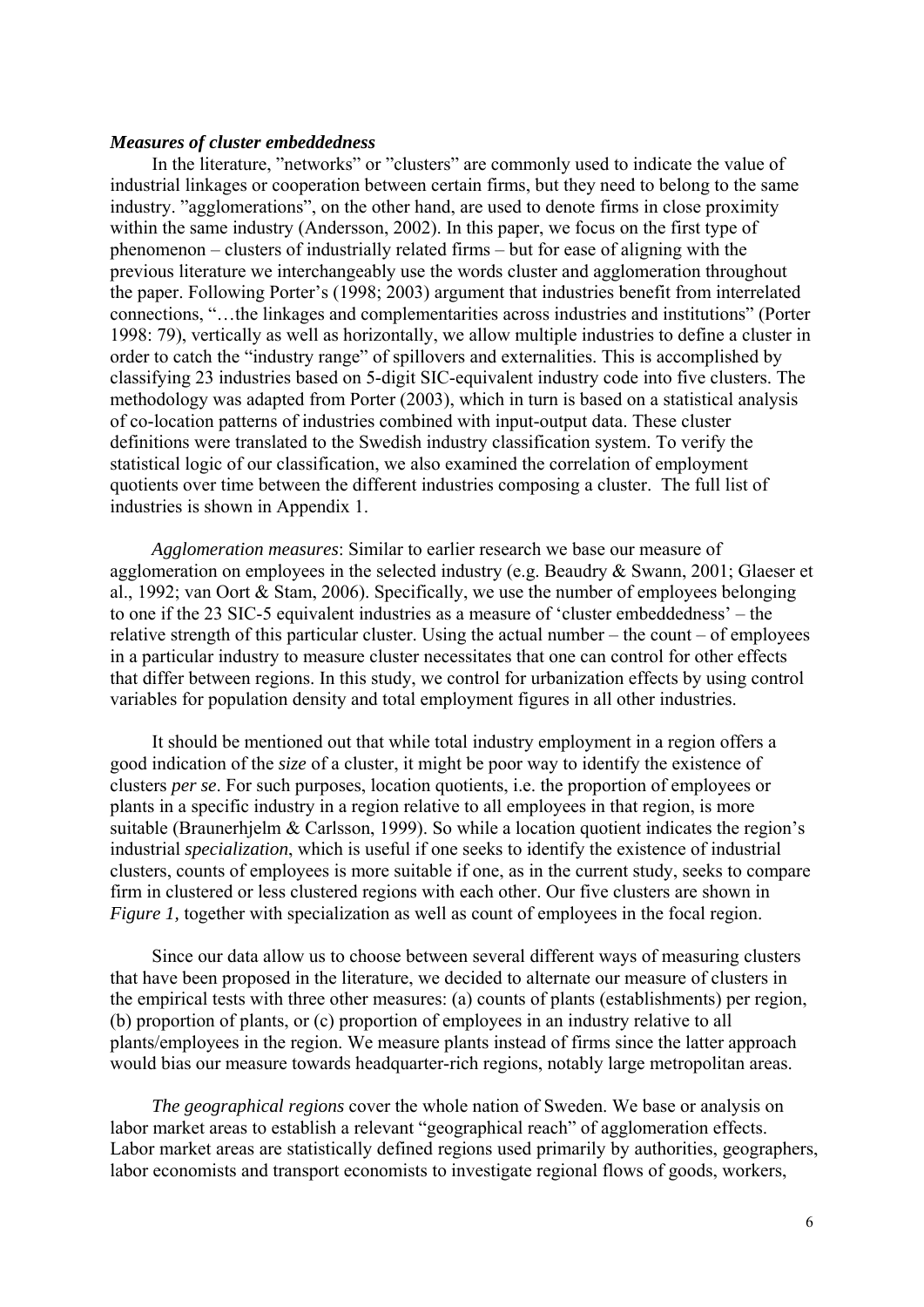and production. Sweden consists of 87 such regions. Throughout the empirical tests, we alternate our geographical dimension with two other geographical levels: county and NUTS-2 region. There are 21 counties, which are purely administrative regions responsible for governmental issues such as taxation, local legislation and commercial policies, public health care, etc. In comparison to decentralized countries such as Germany or the United States, Swedish counties have limited political independence and cultural variation. NUTS-2 regions are statistical units used by the European Union to allow for Euripean comparison between regions of similar size in terms of geography and population. Sweden consists of eight different NUTS-2 regions. Sweden is a relatively small country comparable with a mid-sized US state such as Ohio (Braunerhjelm & Carlsson, 1999). Testing our findings also on NUTS-2 region is therefore important for international comparison.

#### *Variables*

This study investigates the local economic impact of firms that are started within or outside of economic clusters. To assess economic impact we use four different dependent variables:

*Survival* was measured as the time to which a firm was terminated. Similarly to prior studies of agglomeration effects on firm survival, we distinguish between firms that fail and firms that merge with or become acquired by competitors (Folta et al., 2006; Globerman et al., 2005). While termination is generally a negative outcome, merger or acquisition need not represent a sign of failure. On the contrary, divesting equity can be seen as the apex of success for many entrepreneurs. We therefore believed that terminated or merged firms should not be pooled in our survival analysis. Two statistical tests, based on a discrete choice model of the multinomial logit type, were used to examine the validity of this assumption: We used a log-likelihood ratio test to compare the vector of coefficients of the terminated and the merged firms (relative to surviving firms). The test revealed a statistical significant difference between the vector of coefficients ( $\chi^2$  =38.02, d.f.= 18., p < 0.01), indicating that the two alternatives should not be pooled. A Hausman test of the Independence of Irrelevant Alternatives (IIA) showed that the coefficients for surviving and terminated firms were not affected by excluding firms that exited by merger from our analysis ( $\chi^2$  =18.65, d.f.= 18., p < 0.564). We therefore eliminated 598 merging firms from the 2,722 exiting firms, leaving us with a final 2,124 terminations.

*VAT payments:* We wish to investigate tax payment made by firms but payment of corporate tax was not deemed a suitable measure. Swedish tax legislature allows privately held firms to substitute corporate tax for firm founders' earnings from outside sources, and furthermore firms can defer taxes during the first five years of existence. Since value added tax (VAT) amounts to 25 percent in Sweden and comprise a majority of taxation transfers from private corporation, we instead settled upon using VAT payments (in logarithmic form) to approximate for the role of being located within a cluster for firms' tax payment.

*Job creation* has frequently been used in studies measuring the impact of entrepreneurship on economic development (Brock & Evans, 1989; Delmar, Hellerstedt & Wennberg, 2006; Hart & Hanvey, 1995; Reynolds, Miller & Maki, 1995). To estimate the impact of cluster embeddedness on firms' abilities to create jobs we measure the net addition of jobs in terms of newly added employees in the firm (i.e. organic growth).

*Wages per employee*. Since job creation *per se* tells little of the quality of those jobs. Some additional measure is needed if we want to gauge the characteristics of the jobs created by clustered and non-clustered firms. The validity of job creation as a measure of economic development is enhanced if we can relate this to both outputs – in order to measure economic productivity – and quality of those jobs – in order to include the human and social dimensions of economic development (Rocha, 2004). As a final outcome variable we therefore estimate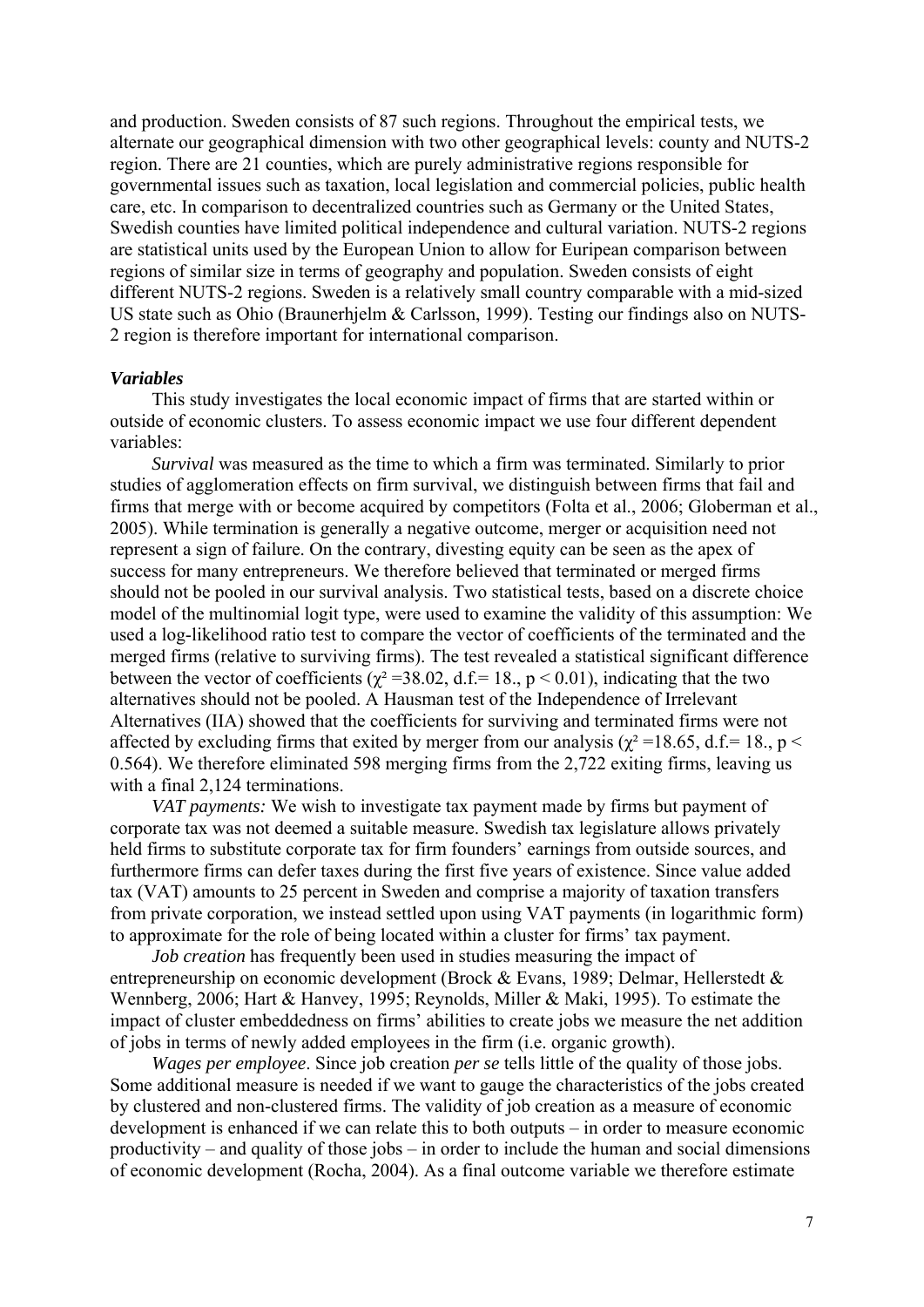the average wages (in logarithmic form) of the new jobs created by clustered and nonclustered firms.

We used a number of relevant control variables that prior studies have indicated to be important in studies of firm's survival patterns and performance. All control variables were updated yearly, and similarly to our cluster measures were lagged one year to avoid problems of endogeneity:

*Age*. One of the most persistent finding in studies of new firms' development is a tendency for reduced hazard of termination as firms age (Audretsch, 1995; Fotopoulos & Louri, 2000). We therefore include age as a control variable in all models.

*Legal form.* New firms that are started in Sweden and enter the CFAR database are registered as incorporations, partnerships, or sole proprietorships. We control for legal form since it is associated with the subsequent development of the firm (Delmar et al., 2006). For example, we know that sole proprietorships are more likely to be terminated than incorporations. Since we used fixed effects estimation, legal form were dropped in our models because it is a time invariant variable that almost never change over time.

*Firm revenues*: Since the sum of a firm's revenue is both an indication of firm size (Folta, et al., 2006) and also at times used as a performance metric in studies of agglomeration (e.g. Yamamura, Sonobe & Otsuka, 2003), we include revenues (in logarithmic form) as a control variable. Also, firm revenue is the base of it's VAT payments, one of our outcome variables. By including the lagged dependent variables we therefore limit problems of endogeneity in estimating the effect of cluster embeddedness on firms VAT payments.

*Firm's human capital*. Human capital has been found to be an important predictor of firm survival (e.g., Mata & Portugal, 2002) and performance (Karlsson, 1997; Yamamura et al., 2003). In particular, Pe'er and Vertinsky (2006) found that human capital had a stronger survival effect for firms at lower levels of clustering. Failure to control for this effect could risk us overestimating the effect of clusters on the survival and performance of new firms. We used the LOUISE database to create a variable measuring all employees with college or university degree at a particular firm in the CFAR database, which we then matched to our dataset.

*Firm's absorptive capacity*. A key characteristic for several of the industries in this study is the reliance on innovation and technological development to gain competitive edge. Without controlling for firm's innovative capabilities, our agglomeration measures risk being confounded by between-group differences in such capabilities. Perhaps the most widely accepted concept of firm innovation and learning is a firm's *absorptive capacity*, i.e. its capability to discover and assimilate technological knowledge, and thereby to commercially exploit advances in technological fields (Cohen & Levinthal, 1990). Much prior literature has used a coarse proxy of resources spent on innovative activities, such as R&D spending or R&D ratio, to measure absorptive capacity. Instead of using a measure of innovative *spending* when we want to control for innovative *capability*, similarly to Karlsson (1997) and Delmar and Wetter (2006) we measure the number of employees with an engineering or science degree working in the firm to control for firm's absorptive capacity. Since research in various countries indicates that innovation and product development in new firms are facilitated by engineering skills (Karlsson, 1997; Stough et al., 1998), controlling for the heterogeniety between firms' pool of skilled personnel is important to avoid our agglomeration measure being confounded by between-group differences in such skills.

*Population density*: If we wish to assess the effect of being located in a cluster on various firm-level performance outcomes, it is necessary to control for urbanization effects, i.e. the fact that some regions are larger, more populous, and have a stronger industrial base.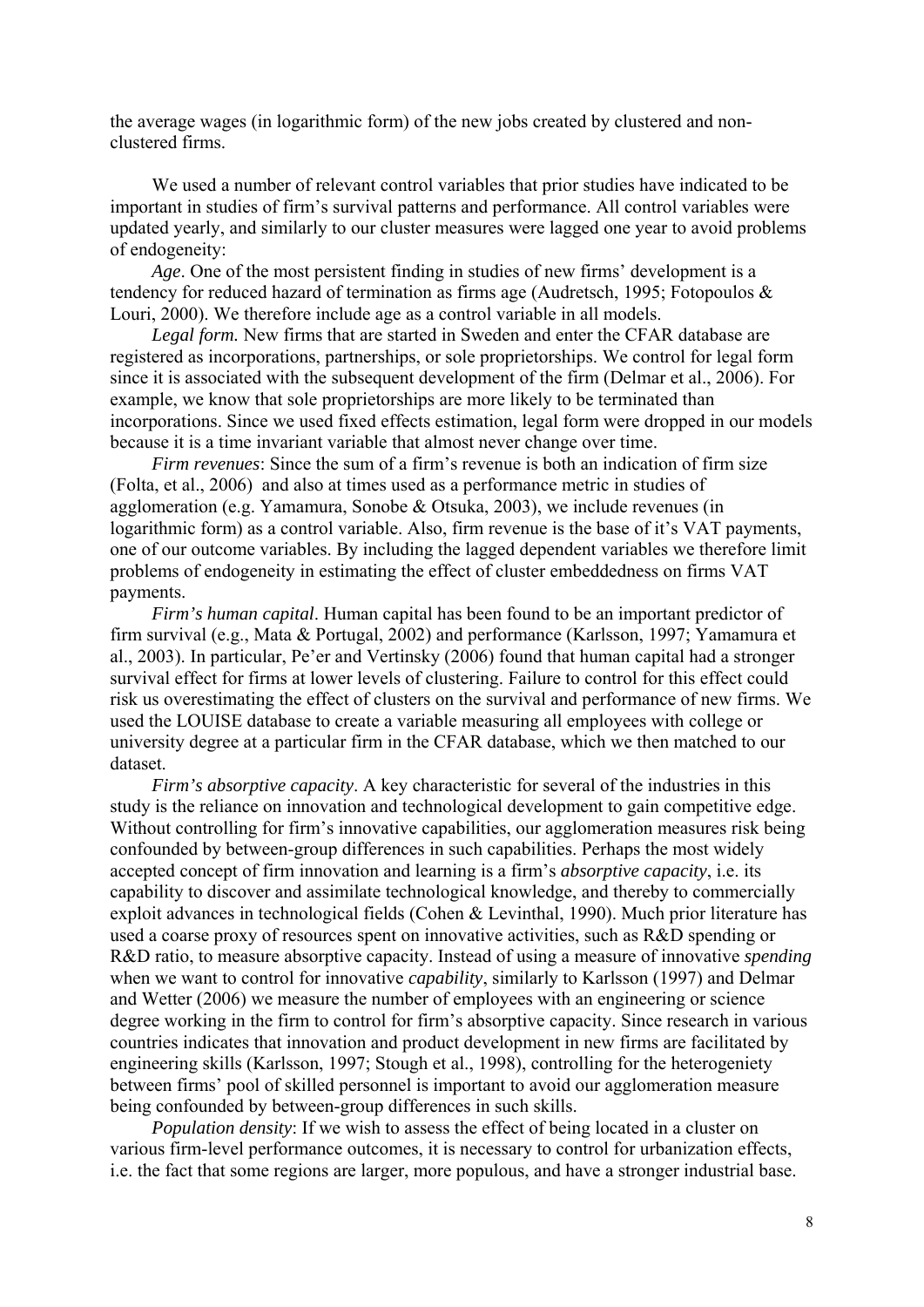We control for the region's population density since this is related to firms input markets – labor as a necessary production factor – and to some extent also related to output markets as an indication of the size of consumer markets.

*Other-sector employment/plants*: Basing out measure of cluster embeddedness on the count of employees belonging to the cluster in a particular region requires that we control for the fact that some regions are simply larger and have a stronger industrial base in most sectors than other regions. To avoid that these larger regions will appear as stronger for all five cluster that we investigate, we include a control variable for other-sector employment – i.e. the total employment in the region minus the employment in the specific cluster. If this variable has a negative and significant effect, in indicates that a firm is located in a region that is dominated by employment in other sectors. This could lead to negative cluster effects due to congestion and competition (Beadry & Swann, 2001). In the alternative models using plant measures, this control variable is also based on plants.

#### *Statistical Analyses*

To investigate the effect of cluster embeddedness on firm survival, we used event history analysis. Similarly to prior studies of firm exit where time is measured in discrete intervals we estimated a piecewise exponential hazard model that does not require any specific parametric assumption regarding the shape of the hazard function (Blossfeld  $\&$ Rohwer, 1995). The model below denotes the hazard at time *t* of a firm with a vector of characteristics **x** as  $h(t|\mathbf{x})$ , where *t* goes from 1993 to 2002. The model is divided into yearly intervals with variable coefficients that are updated yearly. Letting *L* denote the time periods,  $\alpha$  the coefficients, and  $\beta$  a vector of coefficients, the hazard model is specified as:

$$
h(t|x) = \exp(\alpha_{1993} L_{1993} + \alpha_{1994} L_{1994} + \cdots + \alpha_{2002} L_{2002} + \beta' x)
$$

This model allows the hazard to vary over yearly intervals but constrains the covariates to shift the hazard by the same proportion each year.

To investigate the effect of cluster embeddedness on firm performance (job creation, VAT payments, wages), we used pooled time-series regression based on generalized least squares. In the empirical models of job creation and VAT payments (the latter which is based on revenues), we also include the lagged dependent variables to account for the endogenous nature of organic growth (Tether & Massini, 1998). Model estimates with no effects, random effects, and fixed effects provided qualitatively similar results on the effects on cluster embeddedness on the various performance metrics, but the Hausman (1978) specification test indicated that random effects were inconsistent (i.e. did not have a minimal asymptotic variance) and that fixed effects was preferable. We therefore used fixed effects estimation in all three models. To check for the presence of residuals autocorrelation we used Drukker's (2003) implementation of the Wooldridge test (Wooldrige, 2002). This indicated the autocorrelation in the residuals were present in the models on job creation and VAT payments, at or above the 1 percent significance level. We therefore included a control for autocorrelation (AR1) in these models. This did not qualitatively alter the results, however it significantly decreased the model fit (R2 value). The means and standard deviations of all outcome and predictor variables, together with the correlation matrix, are displayed in table 2. The correlations between different cluster variables are displayed in table 3.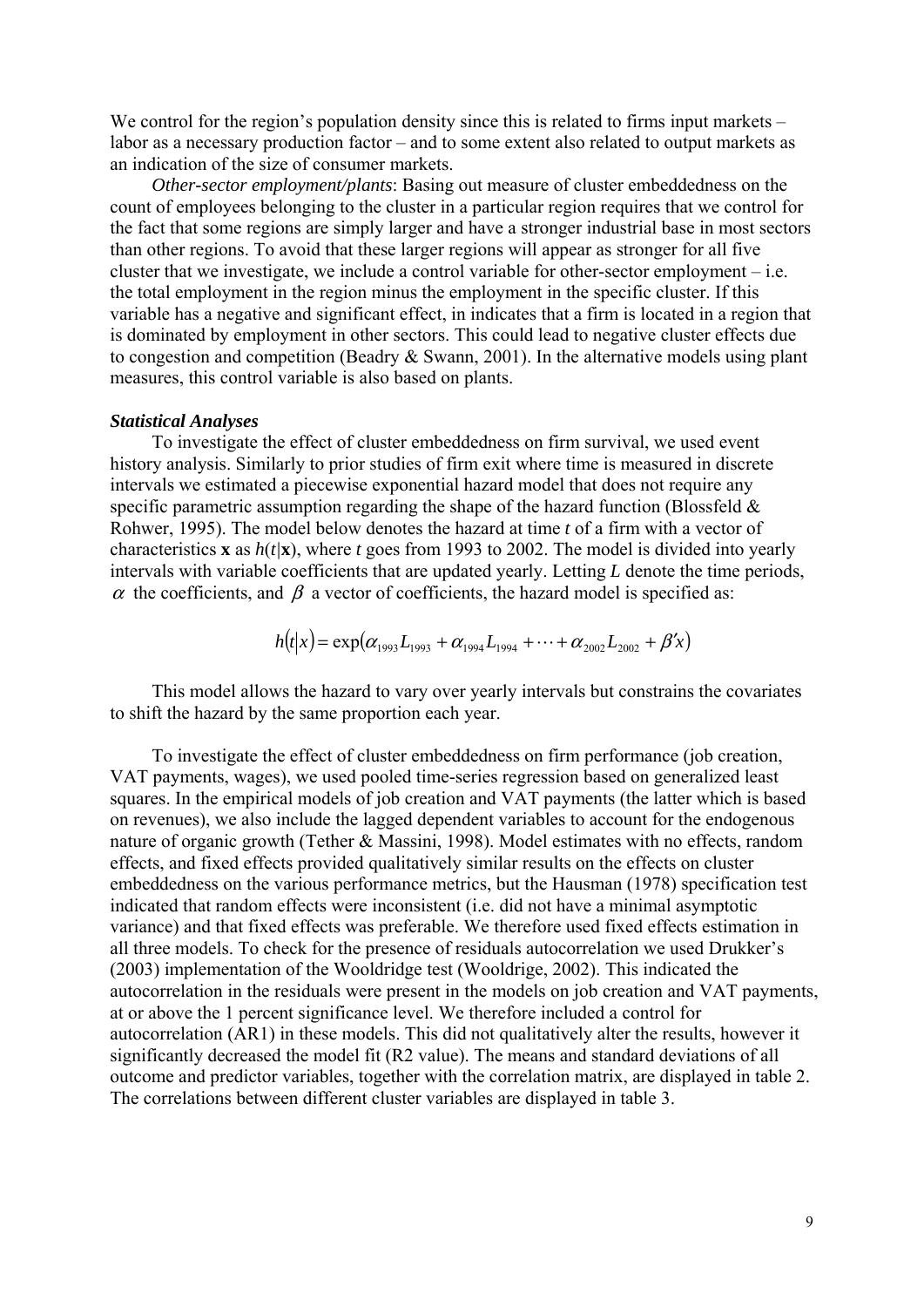| <b>Variable</b>                                | <b>Mean</b> | S.D.    |          | $\mathbf 2$ | 3     | $\boldsymbol{4}$ | 5     | 6     | 7     |
|------------------------------------------------|-------------|---------|----------|-------------|-------|------------------|-------|-------|-------|
| 1 Survival                                     | 0,182       | 0,414   |          |             |       |                  |       |       |       |
| 2 Employees                                    | 5.199       | 107,240 | $-0.085$ |             |       |                  |       |       |       |
| 3 Medium wage                                  | 64,037      | 149,257 | $-0.349$ | $-0.014$    |       |                  |       |       |       |
| 4 Revenues                                     | 1,523,490   | 5,826   | $-0.347$ | $-0.011$    | 0.999 |                  |       |       |       |
| 5 Abs. Cap.                                    | 0.089       | 0,388   | $-0.424$ | 0.138       | 0.229 | 0.232            |       |       |       |
| <b>6</b> Incorporation                         | 0.222       | 0,415   | $-0.418$ | 0.095       | 0.631 | 0.626            | 0.328 |       |       |
| Other-industry<br>$\overline{ }$<br>employment | 61894       | 102663  | $-0.159$ | 0.576       | 0.271 | 0.269            | 0.199 | 0.312 |       |
| <b>8</b> Population density                    | 64222       | 107059  | $-0.524$ | 0.182       | 0.390 | 0.388            | 0.551 | 0.566 | 0.265 |

*Table 2*: Variables and correlation matrix

*Table 3*: Correlation between different measures of agglomeration

|           |                            |                           |        | <b>Quotients (cluster specialization)</b> |                      |       |                        |       |        |       | Counts (cluster size)                                                                                |       |                        |
|-----------|----------------------------|---------------------------|--------|-------------------------------------------|----------------------|-------|------------------------|-------|--------|-------|------------------------------------------------------------------------------------------------------|-------|------------------------|
|           | <b>Regional base:</b>      |                           | County |                                           | <b>NUTS-2 region</b> |       | Labor market<br>region |       | County |       | <b>NUTS-2 region</b>                                                                                 |       | Labor market<br>region |
|           |                            | Agglomeration<br>measure: |        |                                           |                      |       |                        |       |        |       | Employment Plants Employment Plants Employment Plants Employment Plants Employment Plants Employment |       |                        |
|           | ttion)<br>County           | <b>Plants</b>             | 0.913  |                                           |                      |       |                        |       |        |       |                                                                                                      |       |                        |
|           |                            | <b>Employment</b>         | 0.977  | 0.922                                     |                      |       |                        |       |        |       |                                                                                                      |       |                        |
| iali      | <b>NUTS-2 region</b>       | <b>Plants</b>             | 0.912  | 0.994                                     | 0.931                |       |                        |       |        |       |                                                                                                      |       |                        |
| Quotients | å<br>Labor market          | <b>Employment</b>         | 0.674  | 0.633                                     | 0.660                | 0.634 |                        |       |        |       |                                                                                                      |       |                        |
|           | $\sim \frac{5}{2}$ region  | <b>Plants</b>             | 0.752  | 0.862                                     | 0.760                | 0.857 | 0.555                  |       |        |       |                                                                                                      |       |                        |
|           |                            | <b>Employment</b>         | 0.887  | 0.756                                     | 0.908                | 0.769 | 0.576                  | 0.595 |        |       |                                                                                                      |       |                        |
|           | .Countv<br>size)           | <b>Plants</b>             | 0.890  | 0.799                                     | 0.915                | 0.813 | 0.583                  | 0.634 | 0.972  |       |                                                                                                      |       |                        |
|           | <b>NUTS-2 region</b>       | <b>Employment</b>         | 0.899  | 0.789                                     | 0.924                | 0.802 | 0.589                  | 0.628 | 0.993  | 0.966 |                                                                                                      |       |                        |
|           |                            | <b>Plants</b>             | 0.898  | 0.841                                     | 0.922                | 0.855 | 0.597                  | 0.677 | 0.955  | 0.989 | 0.962                                                                                                |       |                        |
| Counts    | $\ddot{5}$<br>Labor market | <b>Employment</b>         | 0.875  | 0.751                                     | 0.897                | 0.765 | 0.592                  | 0.605 | 0.974  | 0.944 | 0.975                                                                                                | 0.937 |                        |
|           | region                     | <b>Plants</b>             | 0.877  | 0.783                                     | 0.901                | 0.796 | 0.597                  | 0.634 | 0.947  | 0.969 | 0.948                                                                                                | 0.965 | 0.972                  |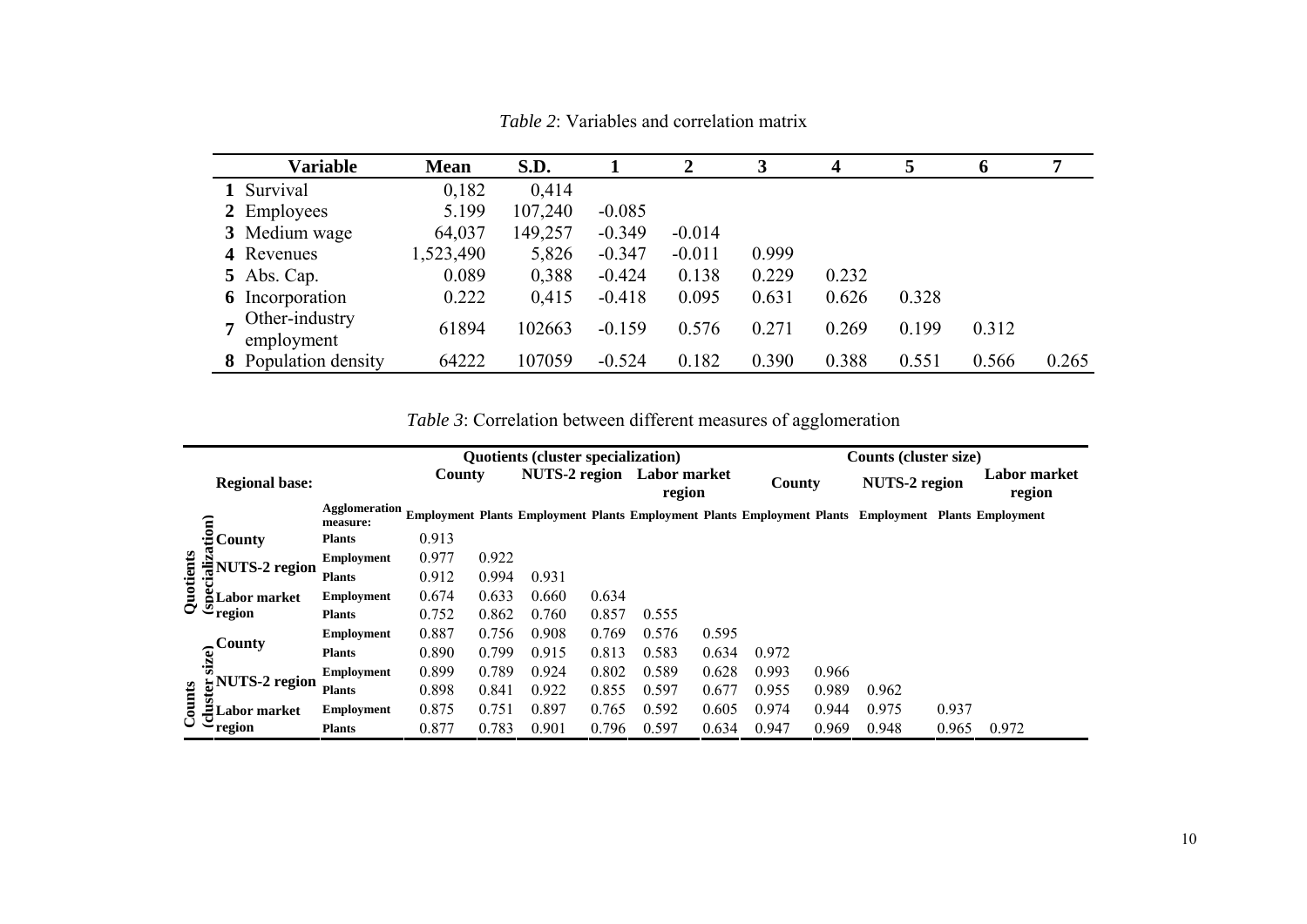#### **RESULTS**

All models are displayed together in table 4. The first model is the hazard model of firm survival. Note that the model does not include a constant term. The exponential form of the hazard model constrains the variables to affect the hazard multiplicatively, and the coefficient estimates indicate the multiplicative effect of each variable. The coefficients are therefore more easily interpreted for variables that are measured in uniform units. For example, model 1 indicates that each additional employee with a college degree in science or engineering (ordinal scaled variable) decreases the hazard of disbanding by 48 percent, and being an incorporated firm (dummy variable) decreases the hazard of disbanding by 86 percent. Our cluster variables based of own-cluster employment varies between 0 and 26,735 and is therefore difficult to interpret in a hazard model. Replacing this variable with its logarithmic value of own-cluster employment provided identical results for all predictor variables, but the cluster variable of owncluster employment is now much more evenly distributed between 0 and 10.19. The effect of cluster embeddedness on the hazard rate is now comparable to other ordinal scaled variables: for example the effect if a firm moves from a region where own-cluster employment is 1.50 to a region where own-cluster employment is 2.50, is a decrease in hazard rate with 9,5 percent. This mean that locating in an industrial cluster has a significant and meaningfully positive effect on firm survival.

|                                  | <b>Model 1</b><br>Survival: | Model 2:<br><b>Job Creation</b> | Model 3:<br><b>Tax Payments</b> | <b>Model 4:</b><br><b>Salary Payments</b> |
|----------------------------------|-----------------------------|---------------------------------|---------------------------------|-------------------------------------------|
| Constant                         |                             | 53.376***<br>8.018              | 95.028***<br>3.124              | 11.857***<br>0.032                        |
| Population density               | $0.881***$                  | $-4.195$                        | 0.136                           | $-0.336$                                  |
|                                  | 0.041                       | 6.154                           | 0.086                           | 0.035                                     |
|                                  | $-1.020$                    | $-0.000$                        | $0.002$ ***                     | $-0.000$                                  |
| Other-industry employment        | 0.221                       | 0.000                           | 0.001                           | 0.000                                     |
| Log.Revenues                     | $0.901***$                  | 7.929***                        | $13.204***$                     | 15.499***                                 |
|                                  | 0.007                       | 1.755                           | 1.208                           | 3.167                                     |
| Log.Employees                    | $0.883***$                  | 6.656                           | 19.324***                       | $-61.777$                                 |
|                                  | 0.052                       | 4.013                           | 4.029                           | 5.753                                     |
| Human capital                    | $0.952**$                   | $9.342**$                       | 10.321                          | 56.432***                                 |
|                                  | 0.113                       | 2.980                           | 5.342                           | 5.344                                     |
| Innovative (absorptive) capacity | $0.518***$                  | $36.131***$                     | 16.993*                         | 98.623*                                   |
|                                  | 0.108                       | 7.400                           | 7.674                           | 10.416                                    |
| Same-cluster employment          | $0.905***$                  | $0.031***$                      | $0.024**$                       | $0.054***$                                |
|                                  | 0.010                       | 0.005                           | 0.003                           | 0.005                                     |
| Fixed firm effects:              | No                          | Yes                             | Yes                             | Yes                                       |
| Log-L. value $/R2$ :             | 3483.636                    | 0.080                           | 0.121                           | 0.064                                     |
| Autocorrelation (AR1) control:   |                             | 0.310                           | N <sub>0</sub>                  | 0.306                                     |
| Firm-year obs. / times at risk:  | 12,368                      | 14,884                          | 14,884                          | 14,884                                    |
| Firms:                           | 3,799                       | 3,208                           | 3,208                           | 3,208                                     |

|  |  | <i>Table 4:</i> Cluster effects on firm performance |
|--|--|-----------------------------------------------------|
|  |  |                                                     |

*Notes*: Coefficients of Models 1 in hazard rate format, in model 2-4 in standard GLS format. Standard errors in parentheses. All models include dummy variables for cohort and age effects.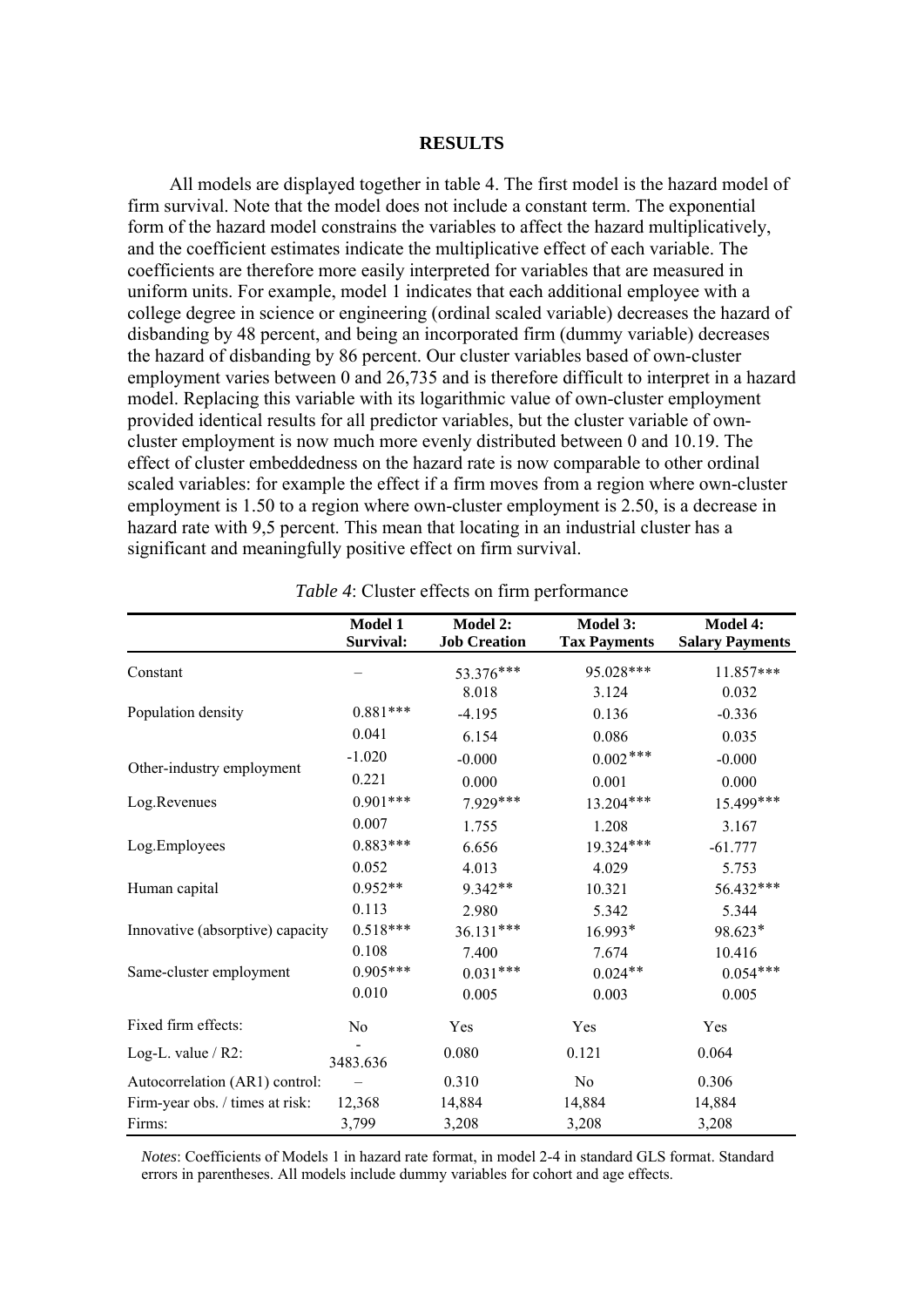We now turn to investigate the effect of cluster embeddedness on firm performance. 27 percent of the firms did not survive until two years of age. Since all predictor variables are lagged one year to avoid endogeneity, data from at least two periods is needed to assess the effect of cluster embeddedness on subsequent performance. The firms not surviving more than one year were therefore omitted in these analyses.

Model 2 shows the effect of cluster embeddedness on firm job creation. Looking at the coefficient for own-cluster employment, we can see that cluster embeddedness clearly has a positive effect on firms' ability to create new jobs, i.e. their net number of new employees hired. Is this an important finding? If one compares the coefficients to those of the other variables, the effects appear not be very large. However, remember that we cannot judge the relative magnitude of the effect in a statistical model based on the coefficients alone. To do that, we need to calculate the marginal effect, i.e. the derivate of the outcome variable (job creation) divided by the derivate of the predictor variable (own-cluster employment), holding all other variables constant. Using the same logarithmic value of own-cluster employment as in the hazard model on survival, this procedure reveals a marginal effect of 0.122. In other words, if a firm moves from a region with own-cluster employment of 1.50 to a region with own-cluster employment of 2.50, its rate of job creation will increase by 12.2 percent. Since the standard deviation of own-cluster employment in logarithmic form amounts to 2.36, a one standard deviation increase in cluster embeddedness (ie. being located in one of the top one-sixth clusters) increase the number of jobs created by a firm with 29 percent. This is indeed an indication that cluster embeddedness has a strong impact on firm job creation. Looking at the foot of table four, we can see that model two is based on fixed effects for each firm and also includes a control for autocorrelation disturbance. The same model based on random effects estimation, or alternatively, on fixed effects but without the autocorrelation control, indicates qualitatively similar results. However the explained variance is more than twice as high for a model without the autocorrelation control (0.19) and more than three times as high (0.31) for a model based on random effects. The only other alterations in these alternative models are seemingly larger effects for cluster embeddedness as well as the controls for employees and human capital without the autocorrelation control. This shows that our results are robust across different model specifications, and furthermore indicates the existence of strong path-dependent factors that might confound the results of cluster models if one cannot properly control for such **factors** 

Model 3 shows the effect of cluster embeddedness on firm VAT payments. Similar to model 2, it is based on fixed effects estimation because the Hausman test indicated the non-stationarity of variance in the residual between time periods. The Drukker/ Wooldridge test did not indicate that autocorrelation was a problem in this model, so no autocorrelation control is included. The results are seemingly similar to those of model two, although with somewhat higher explanatory power due to the omitted autocorrelation control. Interestingly, the control variable for other-industry employment is now significant, suggesting that cluster congestion is not a problem (Beadry & Swann, 2001). Also in this model, our cluster variable is significant, albeit at a somewhat lower level of significance  $(p < 0.01)$  than in the model on job creation. However, the magnitude of effects is strikingly similar: Holding all other variables constant at their means, the marginal effect of own-cluster employment (in log form) on firm's VAT payment amounts to 0.101. If a cluster expands to 2.50 rather than 1.50 of a region's own-cluster employment (log values), the average firm's VAT payment will increase by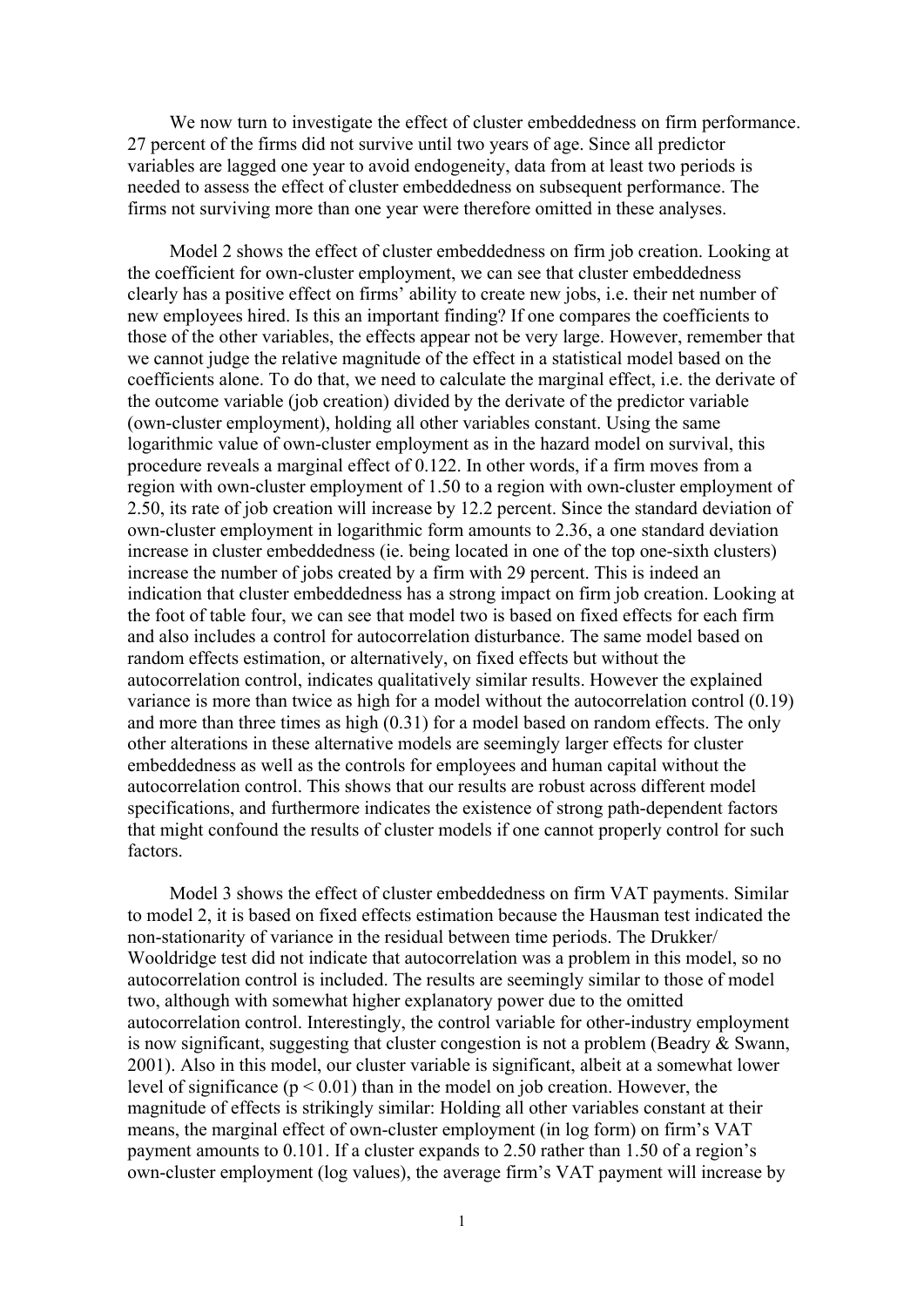10.1 percent. Also these effects are qualitatively identical if we estimate the model based on random effects or no effects.

Our final model 4 shows the effect of cluster embeddedness on the mean salary levels of newly created jobs. Similar to the model (2) on job creation, it is based on fixed effects and includes a control for autocorrelation. The effect of the control variable is also very close to those of model 2, with the exception of human capital. The human capital variable is now significant and strongly positive, with is quite logical if we consider that the educational level within a firm should be associated with the level of salaries paid to employees. Also for this model of mean salary payments, the own-cluster employment variable is strongly significant. The marginal effect on mean salary levels is 0.135, indicating that if a cluster expands to 2.50 rather than 1.50 of a region's own-cluster employment, the average firm's salary levels will increase by 13.5 percent. The effects are robust to models estimated by random or no effects.

# *The effect of alternative cluster measures*

It has been pointed out throughout this paper that the partly inconclusive evidence of prior research of clusters on entrepreneurship and economic development might partly be attributed to methodological diversity and also differences in the geographical granularity of data set used (Pe'er & Vertinsky, 2006; Rocha, 2004). Since there are several candidates in the empirical literature of the best way to identify and measure clusters, we chose the same-sectorial employment figure which we found were the most commonly used variable in prior studies, and also in line with most of the theoretical effects suggested in the literature by Marshall, Krugman, and Porter. However, given that we had the choice to use other measures, and also that we wanted to assess the findings on different geographical level, we decided to assess the validity of our findings for competing measures of cluster and different geographical levels.

Table 5 summarizes the same four empirical models estimated as in table 4, but with different measures of cluster and on different geographical level. We show both models based on counts (same-cluster number) of employees or plants, as well as models based on location quotients, i.e. the proportion of employees or plants in a specific industry in the region, relative to all employees/ plants in that region. We also alternated our base for geographical level, labor market area, with county and NUTS-2 region.

| <b>Agglomeration</b><br>measure: | <b>Regional base:</b> | <b>Agglomeration</b><br>base: | <b>Survival</b> | Job<br><b>Creation</b> | <b>Tax</b><br><b>Payments</b> | <b>Salary</b><br><b>Payments</b> |
|----------------------------------|-----------------------|-------------------------------|-----------------|------------------------|-------------------------------|----------------------------------|
|                                  | Labor market          | Employment                    | 22.5%           | 28.8%                  | 24.0%                         | 32.1%                            |
|                                  | region                | Plants                        | 26.3%           | $30.1\%$               | 28.3%                         | $35.7\%$                         |
| Counts                           | County                | Employment                    | $26.1\%$        | 20.5%                  | 41.8%                         | 44.7%                            |
| (cluster size)                   |                       | Plants                        | $3.1\%$         | $25.4\%$               | 48.2%                         | 57.4%                            |
|                                  |                       | Employment                    | 18.3%           | 28.3%                  | 39.1%                         | 60.6%                            |
|                                  | NUTS-2 region         | Plants                        | $13.1\%$        | 34.4%                  | $50.2\%$                      | 79.8%                            |
|                                  | Labor market          | Employment                    | n/s             | $5.7\%$                | n/s                           | $6.8\%$                          |
|                                  | region                | Plants                        | $1.3\%$         | n/s                    | 11.6%                         | $7.5\%$                          |
| <b>Ouotients</b>                 | County                | Employment                    | n/s             | n/s                    | $3.3\%$                       | $6.1\%$                          |
| (specialization)                 |                       | Plants                        | $4.5\%$         | n/s                    | $9.7\%$                       | $19.7\%$                         |
|                                  |                       | Employment                    | n/s             | n/s                    | n/s                           | 10.9%                            |
|                                  | NUTS-2 region         | Plants                        | 13.5%           | n/s                    | 24.8%                         | 28.3%                            |

*Table 5*: Marginal effect of alternative cluster measures on firm survival and performance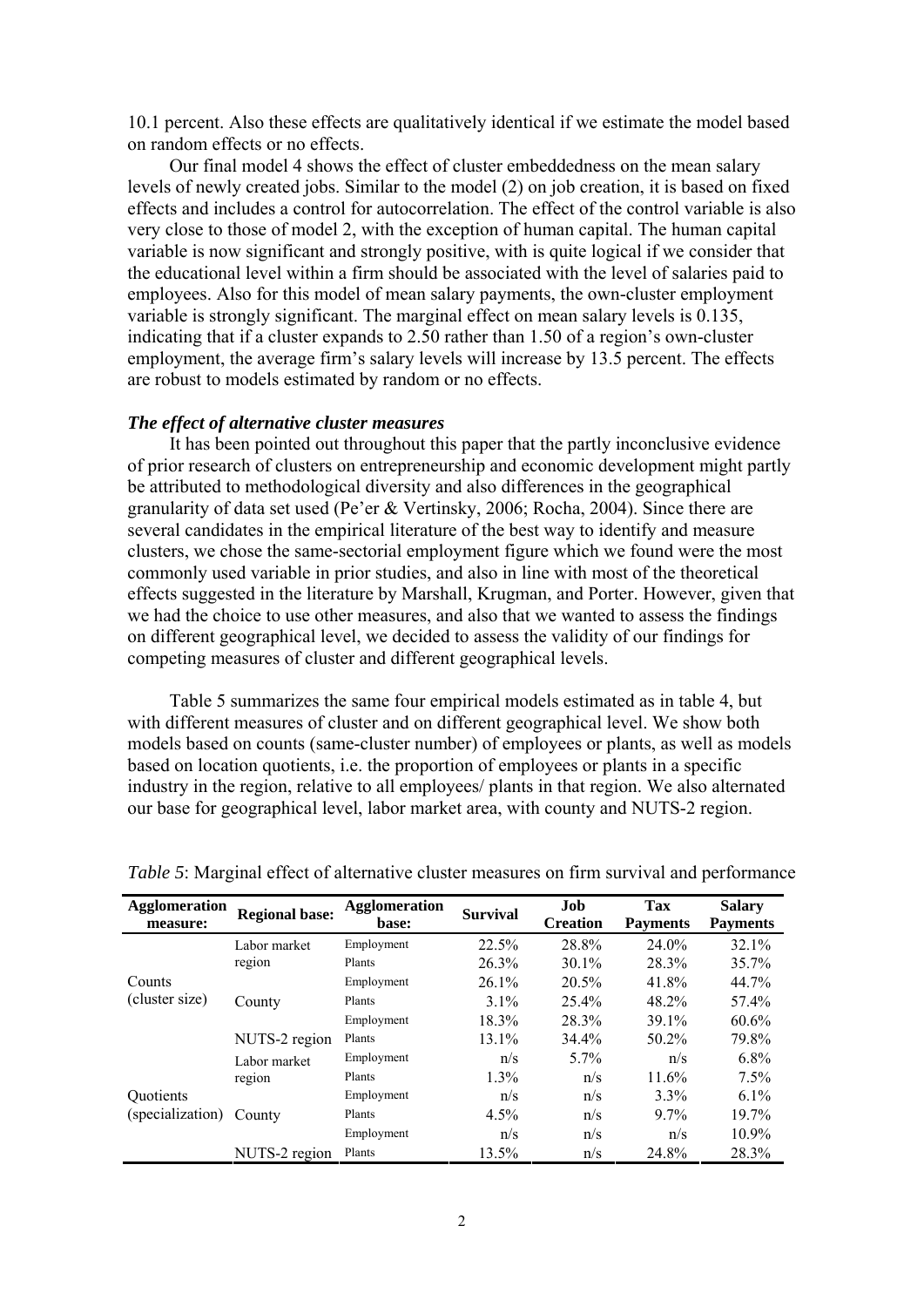Table 5 reveals several interesting patterns: First, it is apparent that our findings are quite robust across different ways of measuring clusters and also on several different regional levels. Second, it is apparent that the magnitude of effects differs between measures and regional levels. Specifically, it seems that basing our measure of cluster on a larger regional level such as counties (21 regions) or NUTS-2 regions (6 regions) with indicate larger effects than the base model showed for labor market region (87 regions).

To a certain extent, it is puzzling that measure based on location quotients of employees or plants reveals much weaker effects, sometime not even statistically significant, compared to measure based on counts of employees or plants. In unreported tables we estimated the same empirical models with location quotients as cluster measure using both random and fixed effects. This revealed that random effects estimation showed statistical significance but not fixed effects. There simply seem to be too little variation in quotients over time to be picked up by the fixed effects model. Since the Hausman indicated revealed that also random effects based on location quotients are asympotically inefficient, a tentative conclusion of table four would be that while location quotients are a good measures of identifying clusters, they are poorer measures for gauging the potential effect of variability in cluster strength on firm-level outcomes.

#### **DISCUSSION**

In this study we have showed that clusters have a positive economic impact on new firms. A high concentration of neighboring firms in the same or related industries was found to be associated with better survival, higher job creation, higher tax payments, and higher salary payments in new firms.

Our study contributes to the literatures on entrepreneurship and economic growth and agglomeration in economic geography. To the best of our knowledge, the study is the first in its kind to measure these outcomes at the level of the individual firm and not as regional aggregates. While the effects of cluster embeddedness on firm survival and performance has received much attention, prior empirical work has concentrated on traditional industries rather than high technology industries, despite the expectation that cluster membership may be particularly beneficial for new and young technology firms (Folta et a., 2006).

This paper was been motivated by a lack of micro-level evidence supporting the empirical evidence of positive effects of entrepreneurial activities on regional economic growth, which has been found on the macro or meso levels. Furthermore, we were attracted to the divergent findings in the literature on clusters and economic performance of new entrepreneurial firms, where some studies show that firms benefit from being located in a cluster while other studies indicate that being located in a cluster could lead to negative effect on firm survival and economic performance. We used two high-quality longitudinal databases maintained by Statistics Sweden, which we merged with publicly available regional data as well as firm performance data from the tax authorities to create a dataset that follows the complete population of new independent firms in 23 Swedish industries between 1993 and 2002.

Several factors increase the external and internal validity of these conclusions: the fact that 23 industries grouped in five different clusters were studies, the large and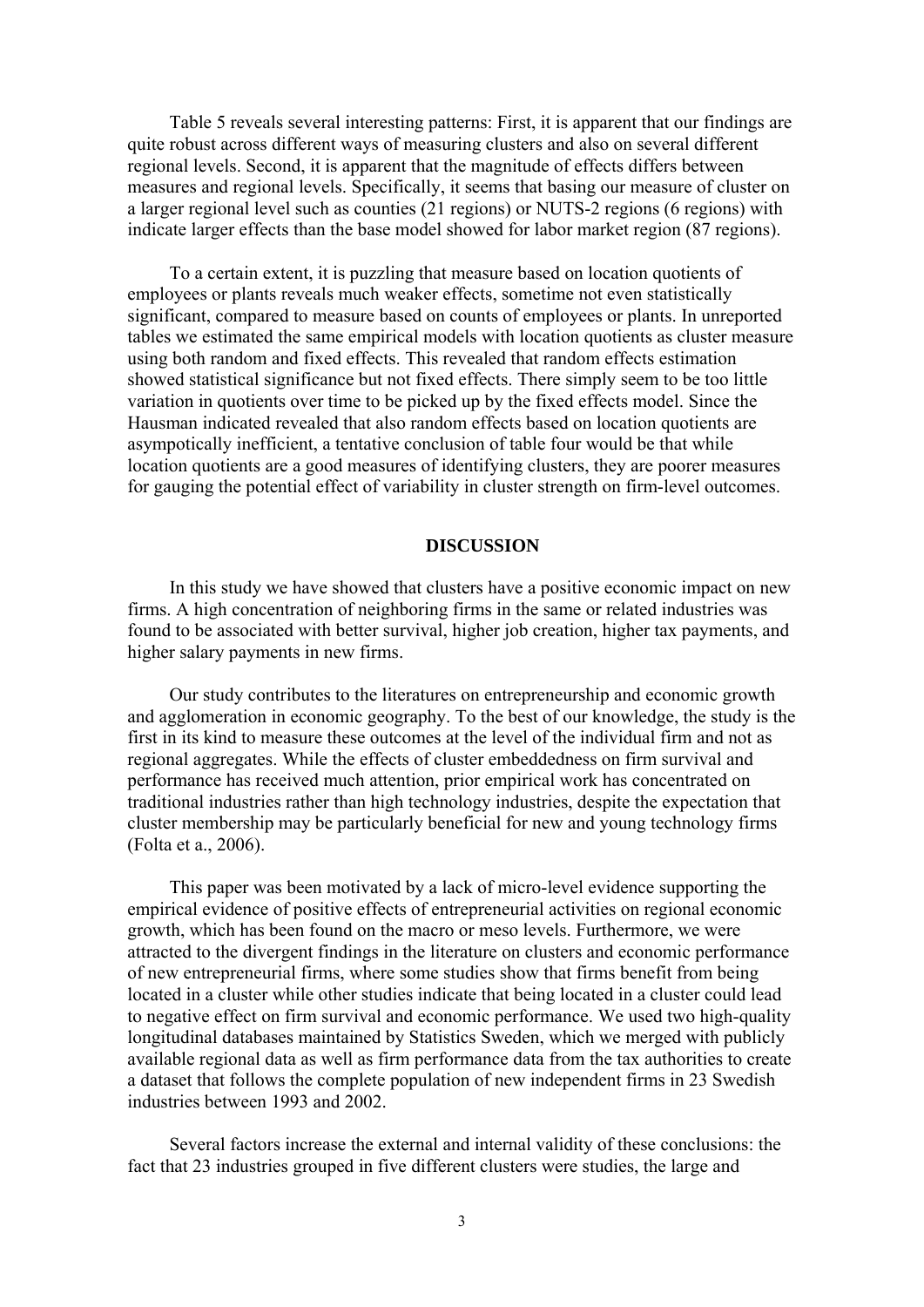unbiased sample size of 4,397 firms started in the specific industries. The analysis draws strength from the inclusion of fixed firm effects. This effectively controls for many alternative factors that could have impacted our results. There are, however, also limitations to the study, chiefly the fact that it is based on Swedish data only. Sweden is a small country which industrial structure combines a large public sector with a very international and highly productive private sector. The findings are not necessarily generalizable to other countries. More research comparing regions, time periods and especially different measurements could improve upon our attempt to establish consistencies in cluster measurement. In particular, studies using agglomeration measures based on NUTS-2 regions in other parts of Europe are dearly needed.

The study supports the notion that clusters do indeed have a positive effect on new firms. This speaks against the idea that industrial agglomerations are primarily driven by cognitive effects: the sociological notion that clusters occur as a result of increased entrepreneurial activity which injects abnormal numbers of entrepreneurs into a sector, resulting in a concentration of firms in the sector but also in lower performance and higher failure rates. That line of argument was not supported by this study.

Our findings also have implications for policy. Since the early 1990's, a large number of cluster initiatives have been launched, in advanced economies as well as developing and transition economies (Sölvell, Lindqvist & Ketels, 2003; Ketels, Lindqvist & Sölvell 2006). The purpose of these initiatives is to strengthen the growth and competitiveness of regional clusters. In many cases, one of their objectives is to promote firm formation, for example through spin-offs or incubators (e.g. Auerswald. & Branscomb, 2003). Our study provides support for such actions, since new firms located in clusters were found to have a larger impact on local economic vitality. In other words, entrepreneurship policy should be seen as a key element in the "strategic management of places" (Audretsch, 2003; Hart, 2003). Conversely, the study supports the notion that more general entrepreneurship policies can benefit from a focus on clusters. When targeting areas for entrepreneurship stimulation, clusters offer a fertile environment where survival rates are higher and performance better than elsewhere.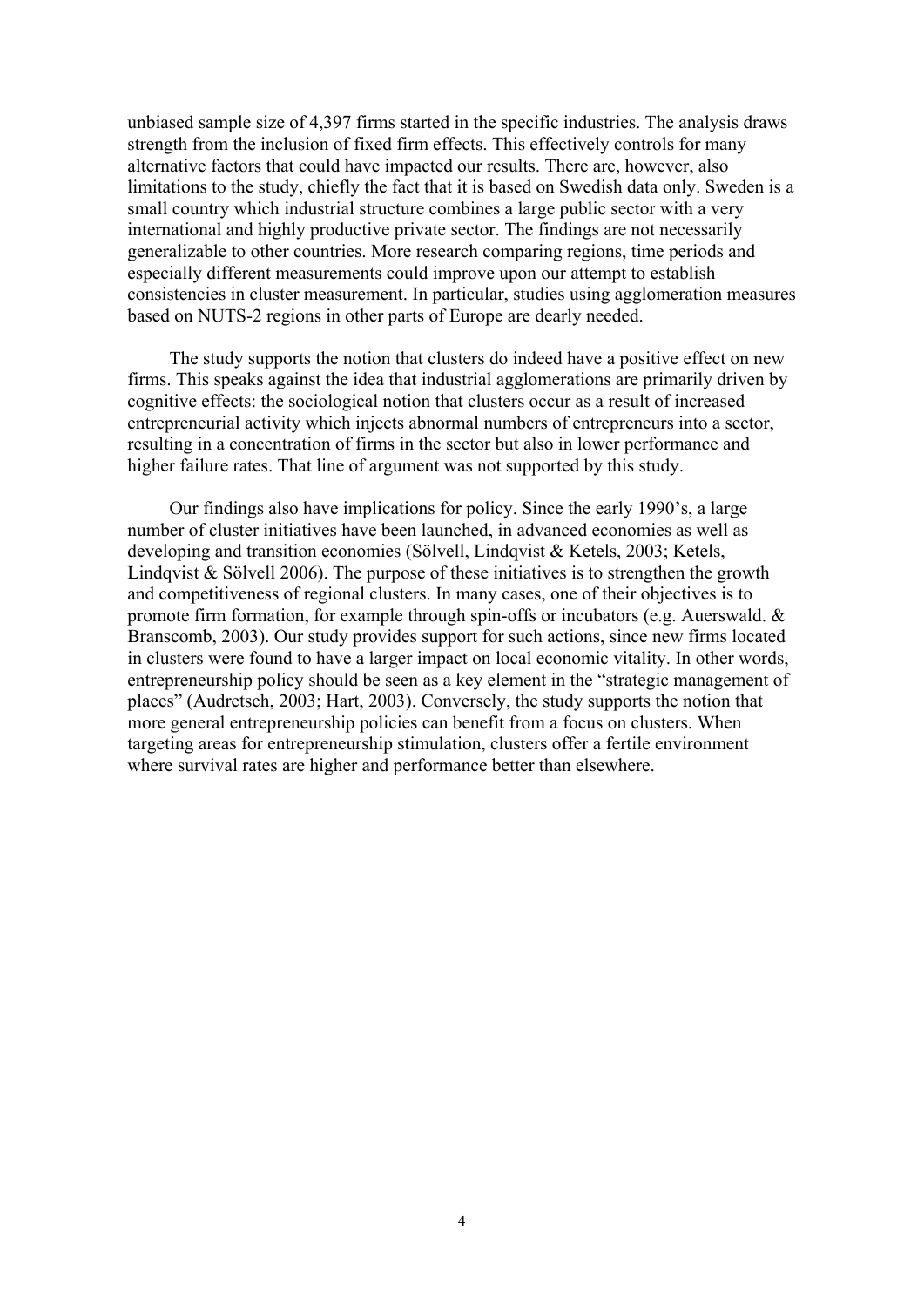#### **REFERENCES**

Acs, Z.J., Audretsch, D.B., Feldman, M.P. (1994), Research-and-development spillovers and recipient firm size. *Review of Economics and Statistics*, Vol. 76 (2): 336 – 340.

Andersson, T. (2002), Politik för tillväxt – Internationella trender och den svenska utmaningen. A2002:7, ITPS: The Swedish Institute for Growth Policy Studies.

- Audretsch, D. B. (1995), *Innovation and industry evolution*, London: MIT Press.
- Audretsch, D. B. (2003), "Entrepreneurship Policy and the Management of Places". In D.M. Hart (Ed.) *The Emergence of Entrepreneurship Policy: Governance, Start-Ups, and Growth in the U.S. Knowledge Economy* (pp. 20-38). Cambridge, UK: Cambridge University Press.
- Audretsch, D. & Feldman, M. (1996), R&D Spillovers and the Geography of Innovation and Production. *American Economic Review*, Vol. 86: 630-640.
- Auerswald, P. & Branscomb, L.M. (2003), "Start-Ups and Spin-Offs: Collective Entrepreneurship Between Invention and Innovation". In D.M. Hart (Ed.) *The Emergence of Entrepreneurship Policy: Governance, Start-Ups, and Growth in the U.S. Knowledge Economy* (pp. 61-91). Cambridge, UK: Cambridge University Press.
- Baptista, R. & Swann, P. (1999), Do firms in clusters innovate more? *Research Policy*, Vol. *27,* (5): 525-540.
- Beaudry, C. & Breschi, S. (2003). Economics of Innovation and New Technology, Vol. 12, (4): 325–342.
- Beaudry, C. & Swann, P. (2001), Growth in Industrial Clusters: A Bird's Eye View of the United Kingdom. Discussion Paper 00-38, Stanford Institute for Economic Policy Research.
- Blossfeld, H.-P., & Rohwer, G. (1995), *Techniques of Event History Analysis: New Approaches to Causal Analysis*. Mahwah, New Jersey: Lawrence Erlbaum Associates.
- Braunerhjelm, P. & Carlsson, B. (1999), Industry Clusters in Ohio and Sweden, 1975- 1995, *Small Business Economics*, V.12, (4): 279-293.
- Brock, W.A. & Evans., D.S. (1989), Small Business Economics, *Small Business Economics*, Vol. 1, (1): 7–20.
- Cohen, W. M., & Levinthal, D. A. (1990), Absorptive capacity: A new perspective on learning and innovation. *Administrative Science Quarterly, Vol. 35*, 128-152.
- Delmar, F., Hellerstedt, K., & Wennberg, K. (2006), "The evolution of firms created by the science and technology labor force in Sweden 1990 – 2000", In J. Ulhöi & P. R. Christensen (Eds.), *Managing Complexity and Change in SMEs: Frontiers in European Research* (pp. 69-102), Cheltenham: Edward Elgar.
- Delmar, F. & Wetter, E. (2006). Determinants of Innovation in New Firms: Linking Absorptive Capacity to the Performance of Start-Ups. Paper presented November 23- 24 at the RENT XX conference, Brussels, Belgium.
- Drukker, D. M. (2003). Testing for serial correlation in linear panel-data models. *Stata Journal*, Vol. 3, (2): 168–177.
- Dumais, G., Ellison, G. & Glaeser, E. (2002), Geographic Concentration as a Dynamic Process. *Review of Economics and Statistics*, Vol. 84, (2):193-204.
- Feldman, M., Francis, J., & Bercovitz, J. (2005), Creating a Cluster While Building a Firm: Entrepreneurs and the Formation of Industrial Clusters. *Regional Studies, 39*, 129-141.
- Folta, T. B., Cooper, A. C., & Baik, Y.-s. (2006), Geographic cluster size and firm performance. *Journal of Business Venturing,* Vol. *21*, 217-242.
- Fotopoulos, G. & Louri, H. (2000), Location and survival of new entry. *Small Business Economics*, Vol. 14, (4): 311-321.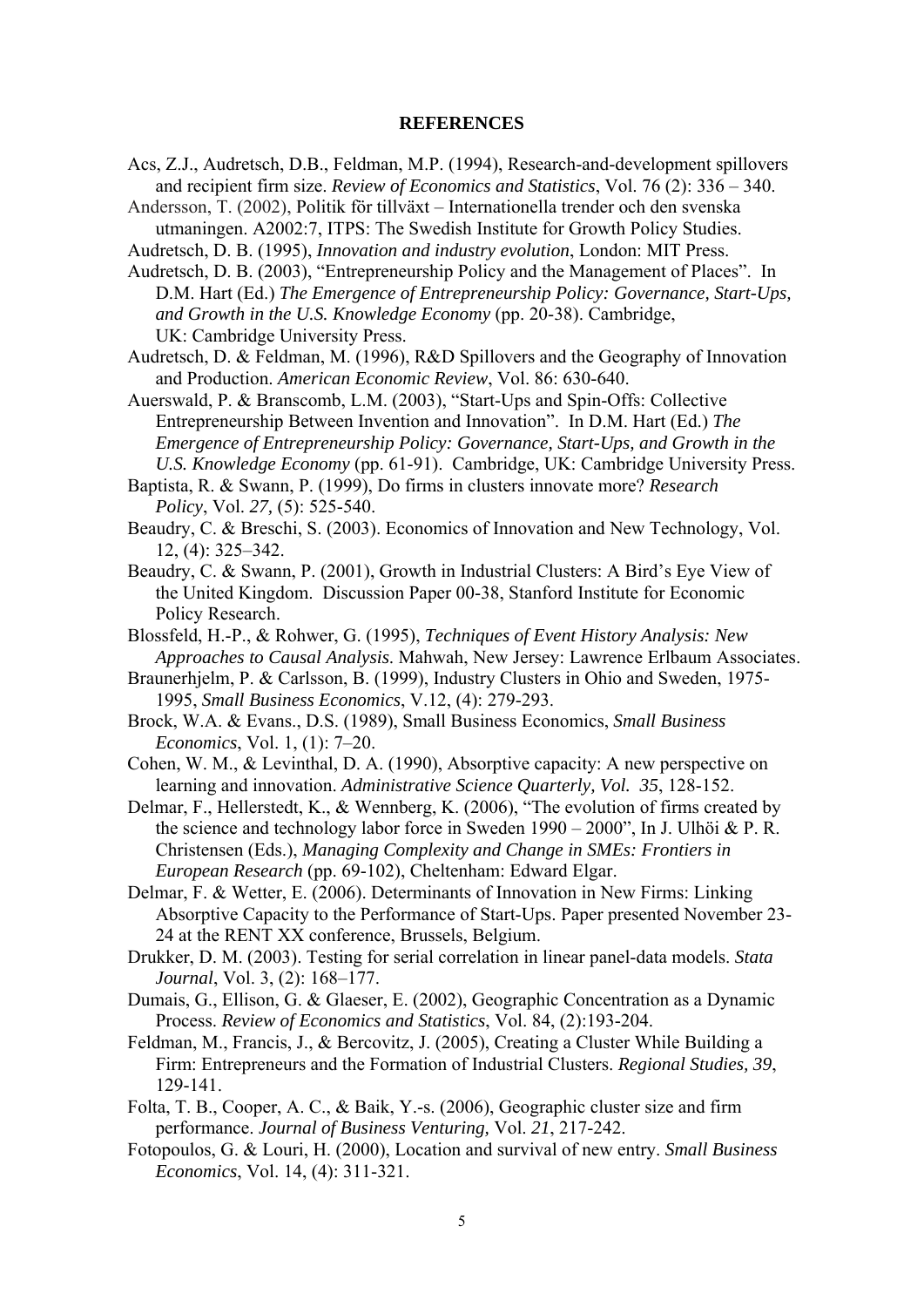- Glaeser, E., Kallal, H., Scheinkman, J., Schleifer, A. (1992), Growth in Cities. *The Journal of Political Economy* Vol. 100, (6): 1126-1152.
- Hart, D.M. (2003), "Entrepreneurship Policy: What It Is and Where It Came From". In D.M. Hart (Ed.) *The Emergence of Entrepreneurship Policy: Governance, Start-Ups, and Growth in the U.S. Knowledge Economy* (pp. 3-19). Cambridge, UK: Cambridge University Press.
- Hart, M. & Hanvey, E. (1995), Job Generation and New and Small Firms: Some Evidence from the Late 1980s. *Small Business Economics*, Vol. 7, 97-109.
- Hausman, J.A. (1978), Specification Tests in Econometrics, *Econometrica*, Vol. 46, (6): 1251-1271.
- Johansson, B. & Quigley, J.M. (2004), Agglomeration and networks in spatial economies, *Papers in Regional Science*, Vol. *83*: 165–176.
- Karlsson C (1997), Product Development, innovation Networks, and Agglomeration Economies, *Annals of Regional Science*, Vol. 31: 235-258.
- Karlsson, C. & Dahlberg, B. (2003), Entrepreneurship, Firm Growth and Regional Development in the New Economic Geography. *Small Business Economics*, Vol. 21, (2): 73–76.
- Ketels, C., Lindqvist, G. & Sölvell, Ö. (2006), *Cluster Initiatives in Developing and Transition Economies*, Center for Strategy and Competitiveness, Stockholm
- Kirchhoff, B.A. & Phillips, B.D. (1992). "Research Applications of the Small Business Data Base of the U.S. Small Business Administration". In D. Sexton & J. Kasarda (Eds.) *The state of the art of entrepreneurship* (pp.243-267), Boston, MA: PWS-Kent.
- Krugman, P. (1991), *Geography and Trade*, Cambridge, MA: MIT Press.
- Marshall, A. (1890), *Principl*es of Economics, London: Macmillan.
- Nicolini, R. (2001), Size and performance of local cluster of firms, Small Business Economics, vol.17 (3): 185-195.
- Pandit, N., Cook, G. & Swann, P. (2002) The Dynamics of Industrial Clustering in Financial Services, Service Industries Journal, Vol. 21, (4):33 – 61.
- Pe'er, A. & Vertinsky, I. (2006), The Determinants of Survival of De Novo Entrants in Clusters and Dispersal. Working paper: Tuck School of Business.
- Porter, M. E. (1990), *The Competitive Advantage of Nations*. The Free Press, New York.
- Porter, M.E. (1998), Clusters and the new economics of competition. *Harvard Business Review*, Nov-Dec: 77-90.
- Porter, M.E. (2003), The Economic Performance of Regions. *Regional Studies,* Vol. 37, (6/7): 549–578.
- Porter, M.E. & Stern, S. (2003), "The Impact of Location on Global Innovation: Findings from the National Innovative Capacity Index", in P. Cornelius, M.E. Porter and K. Schwab (Eds.) The Global Competitiveness Report 2002-2003 (pp. 227-252), New York: Oxford University Press.
- Reynolds, P.D., Miller, B. & Maki, W.R. (1995), Explaining Regional Variation in Business Births and Deaths – Us 1976–1988, *Small Business Economics*, Vol. 7: 389–407.
- Rocha, H. (2004), Entrepreneurship and Development: The Role of Clusters, *Small Business Economics*, Vol. 23, (5): 363-400.
- Saxenian, A. (1985), "The Genesis of Silicon Valley". In P Hall, A Markusen (Eds.), *Silicon Landscapes (*pp. 20-34), Allen & Unwin: Boston.
- Sorensen, O., & Audia, P.G. (2000), The social structure of entrepreneurial activity: Geographic concentration of footwear production in the United States, 1940-1989. *American Journal of Sociology,* Vol. 106, (2): 424-462.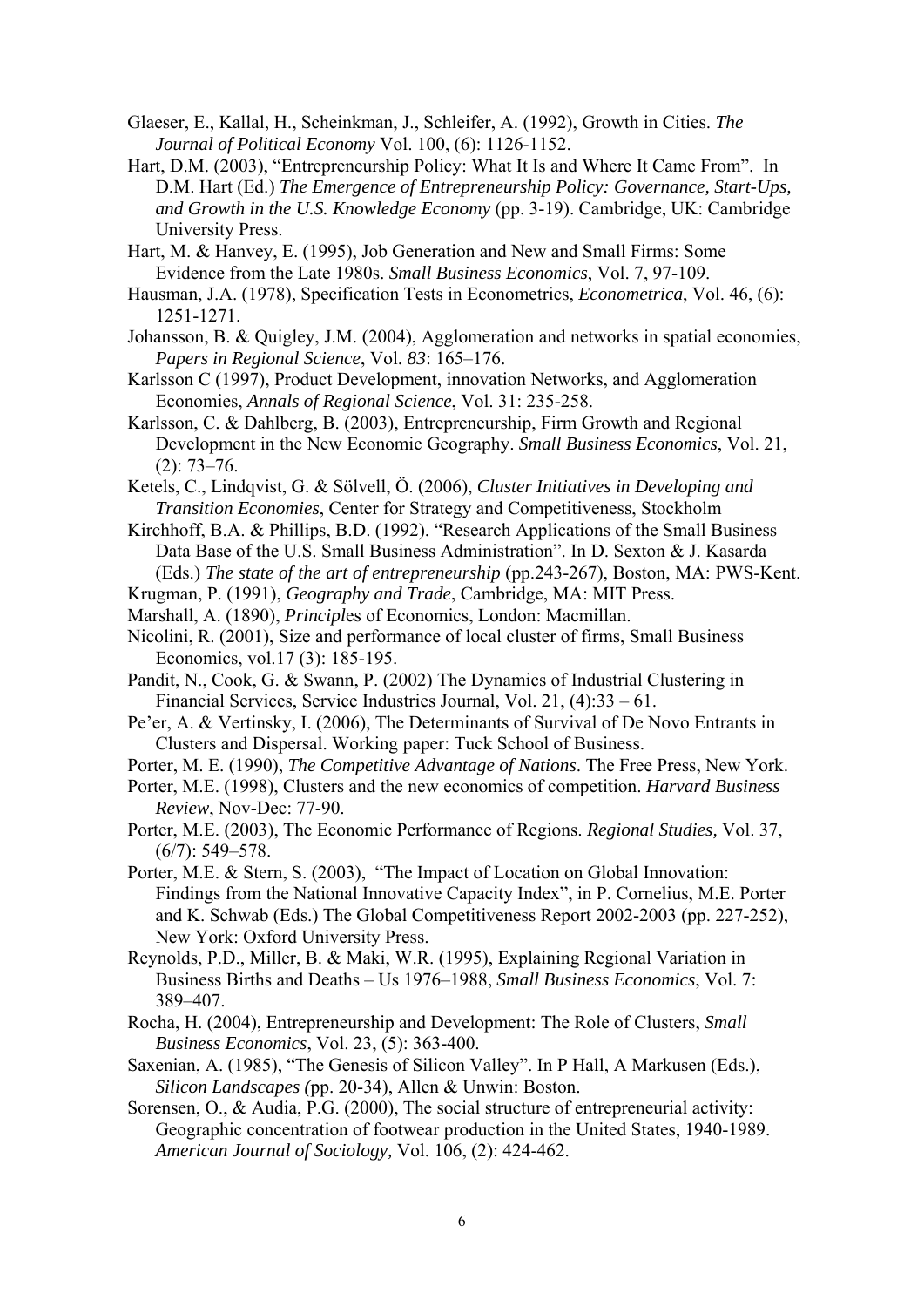- Sölvell, Ö., Lindqvist, G. & Ketels, C. (2003), *The Cluster Initiative Greenbook,* Ivory Tower, Stockholm.
- Sørensen, J., & Sorenson, O. (2003), "From Conception to Birth: Opportunity Perception and Resource Mobilization in Entrepreneurship". In J. Baum (Ed.): *Advances in Strategic Management*, vol. 20 (pp.71–99).
- Storper, M. (1997), *The Regional World*, New York: Guilford.
- Stuart, C. (1997), "Search and spatial organization of trading". In S. Lippman & J. McCall (Ed) *Studies in the Economics of Search* (pp*.* 17-34), Amsterdam: North-Holland.
- Stough, R.R, Haynes, K.E., & Campbell, H.S (1998), Small Business Entrepreneurship in the High Technology Services Sector: An Assessment for the Edge Cities of the U.S. National Capital Region. *Small Business Economics*, Vol. 10, (1): 61–74.
- Porter, M. (1990), *The Competitive Advantage of Nations*, New York: Free Press.
- Tether, B.S. & Massini, S. (1998), Employment Creation in Small Technological and Design Innovators in the U.K. during the 1980s. *Small Business Economic*, Vol. 11: 353–370.
- van Oort, F.G. & Stam, E. (2006). Agglomeration Economies and Entrepreneurship in the ICT Industry. Working paper: Erasmus School of Economics.
- Von Thünen, J. (1826), *Der isolierte Staat in Beziehung auf Landwirtschaft und Nationalökonomie*, Hamburg, Germany: Penthes.
- Weber, A. (1926), *Über den Standort der Industrien*, Türingen, Germany: Mohr Verlag.
- Wooldridge, J. M. (2002). *Econometric Analysis of Cross Section and Panel Data*. Cambridge, MA: The MIT Press.
- Yamamura, E., Sonobe, T. & Otsuka, K. (2003), Human capital, cluster formation, and international relocation: the case of the garment industry in Japan, 1968–98. Journal of Economic Geography, Vol. *3*: 37-56.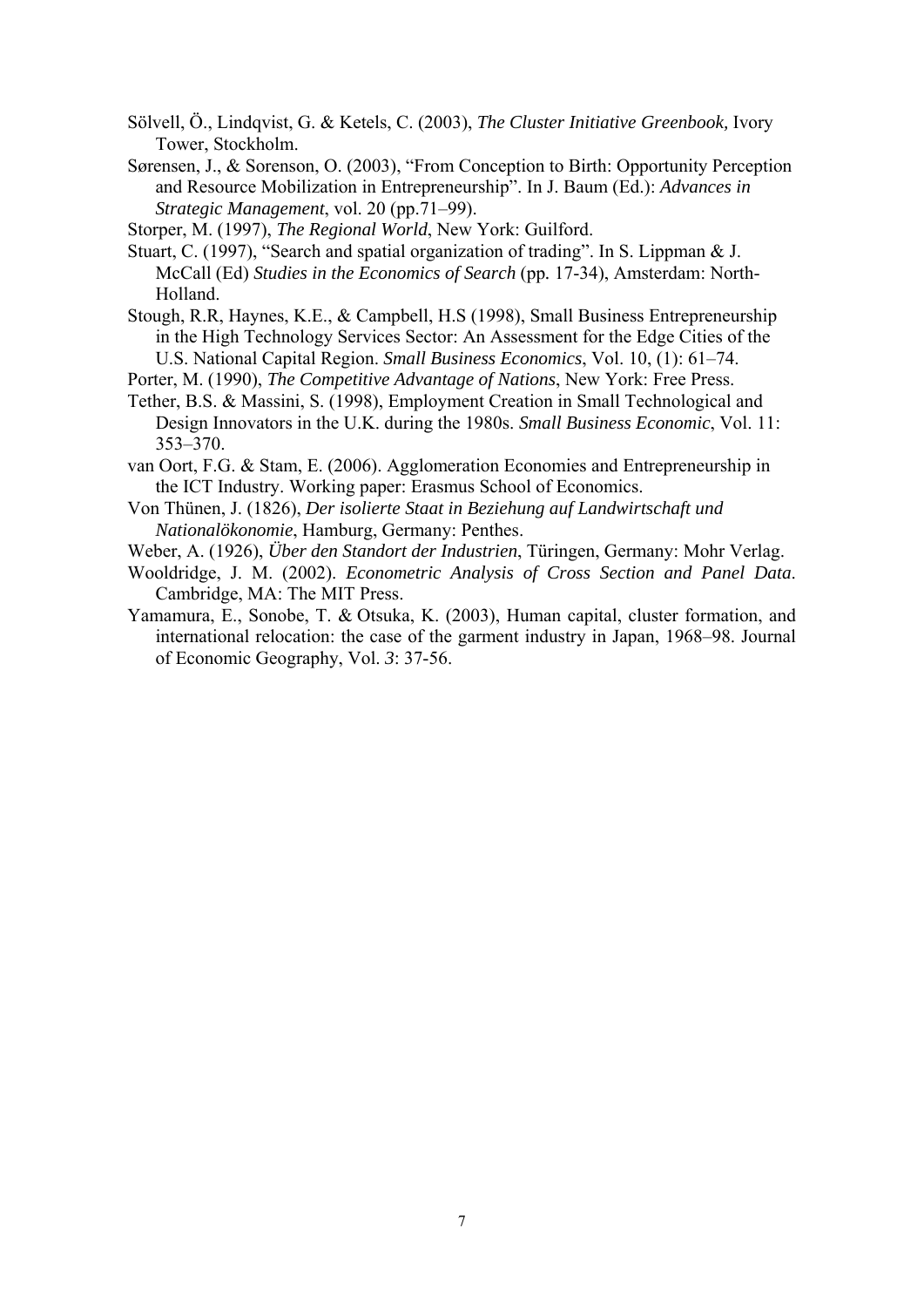| <b>Cluster</b>                        | <b>Industry (5-level SIC equivalent)</b>       |       | <b>Start-ups</b>   <b>Employees</b> | <b>Plants</b>  |
|---------------------------------------|------------------------------------------------|-------|-------------------------------------|----------------|
|                                       | Manufacture of office machinery                |       | 25 1 3 7 9                          | 53             |
| <b>Cluster 1:</b>                     | Manufacture of insulated wire and              |       |                                     |                |
| <b>Telecom and</b><br>consumer        | cable<br>Manufacture of other electrical       |       | 41 4804                             | 81             |
| electronics                           | equipment                                      |       | 116 3 136                           | 322            |
|                                       | Manufacture of television and radio            |       | 65 16 359                           | 162            |
|                                       |                                                |       |                                     |                |
|                                       | Central banking                                |       | $1 \t 466$                          | $\blacksquare$ |
|                                       | Other monetary intermediation                  |       | 65 236                              | 224            |
|                                       | Other credit granting                          |       | 68 5 797                            | 332            |
|                                       | Investment trust activities                    |       | 79 1 2 1 3                          | 237            |
|                                       | Unit trust activities                          |       | 590 4 091                           | 1721           |
|                                       | Unit link insurance                            |       | 16 991                              | 60             |
| <b>Cluster 2:</b><br><b>Financial</b> | Other life insurance                           |       | 17 3 5 8 6                          | 140            |
| services                              | Non-life insurance                             |       | 47 14 463                           | 488            |
|                                       | Administration of financial markets            | $9-$  | 474                                 | 23             |
|                                       | Security brokerage and fund                    |       |                                     |                |
|                                       | management                                     |       | 646 2 741                           | 1622           |
|                                       | Activities auxiliary to financial<br>Insurance |       | 331 2516                            | 708            |
|                                       | Management activities of holding               |       |                                     |                |
|                                       | companies                                      |       | 141 6 779                           | 995            |
|                                       | Manufacture of computers and IT                |       |                                     |                |
| <b>Cluster 3:</b>                     | equipment                                      |       | 172 2 2 2 2 1                       | 349            |
| <b>Information</b>                    | Manufacture of valves, tubes and               |       |                                     |                |
| technology                            | electronics                                    |       | 176 6 018                           | 410            |
|                                       | Publishing of software                         |       | 1291 13 233                         | 2869           |
|                                       | Manufacture of medical / surgical              |       |                                     |                |
| <b>Cluster 4:</b><br><b>Medical</b>   | equipment                                      |       | 170 7 293                           | 507            |
| equipment                             | Manufacture of artificial teeth,               |       |                                     |                |
|                                       | dentures, etc.                                 | 268   | 1817                                | 725            |
|                                       | Manufacture of pharmaceutical                  |       |                                     |                |
| <b>Cluster 5:</b>                     | products                                       | 14    | 602                                 | 19             |
| <b>Pharmaceuticals</b>                | Manufacture of pharmaceutical                  |       |                                     |                |
|                                       | preparations                                   | 49    | 18 18 2                             | 119            |
|                                       |                                                |       |                                     |                |
|                                       | <b>SUM:</b>                                    | 4,397 | 118,447                             | 12,167         |

# **Appendix 1. Inter-related industrial clusters**